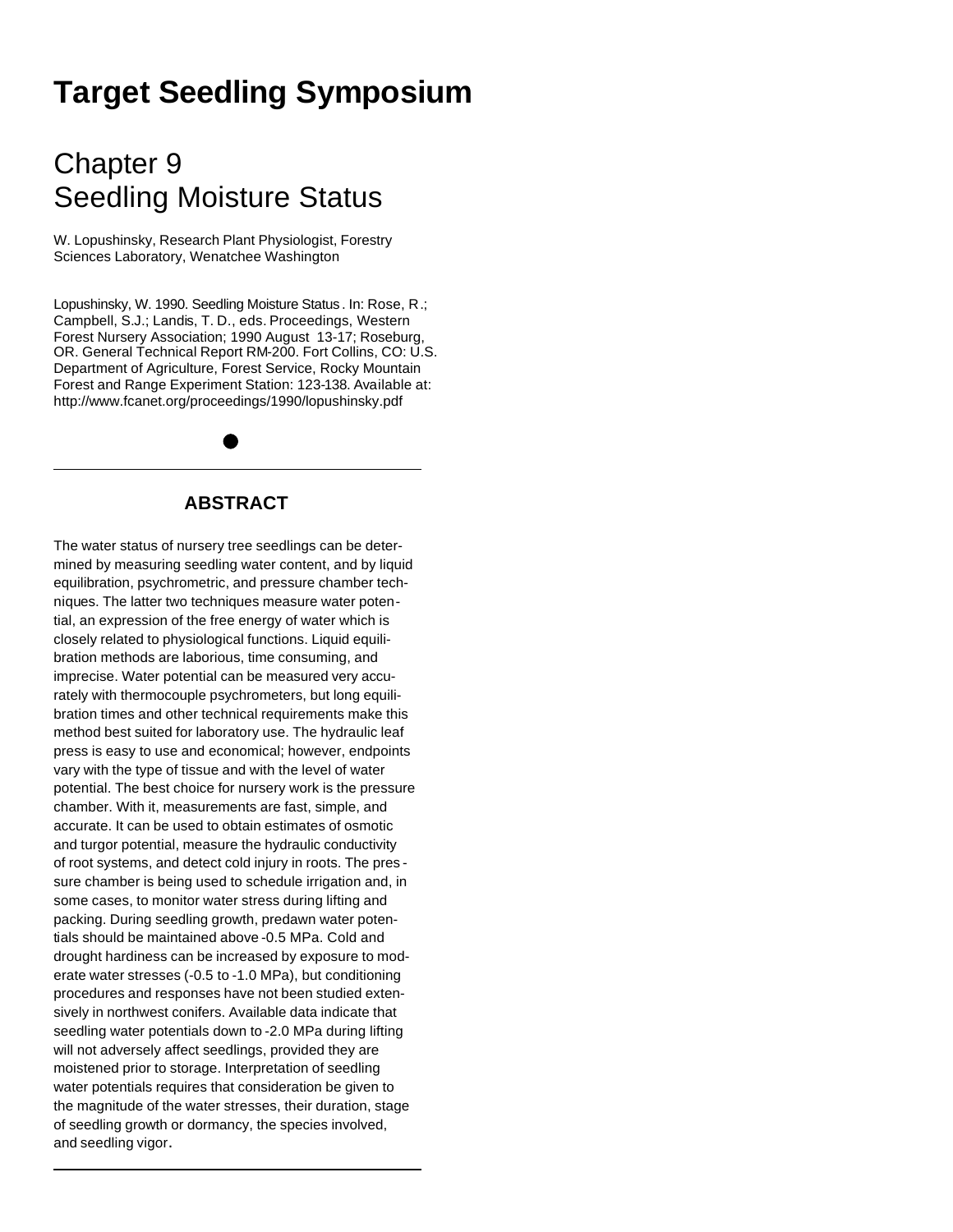## **9.1 Introduction**

The growth of plants probably is reduced more often by water deficits than by any other factor. In plants rooted in soil or other media, water deficits occur when water loss by transpiration exceeds water absorption through roots. In the case of bare-root nursery stock, water deficits can occur at any time from lifting to outplanting as a result of water loss from both shoots and roots. Whether in the nursery, cold storage or the field, conifer seedlings experience water deficits all the time, because moisture recharge never is complete. Thus water deficits are normal occurrences and become important only when they are large enough to adversely affect physiological processes, growth, or survival. Water deficits can affect practically every aspect of plant growth including anatomy, morphology, physiology and biochemistry (Kozlowski 1972, Hsiao 1973). Moderate water deficits can result in stomatal closure and reduced photosynthesis, while more severe deficits can damage the photosynthetic apparatus. Water deficits can affect respiratory and translocation processes, disrupt carbohydrate and protein metabolism, damage membrane structures of cells, and cause changes in enzyme activity. Also, water deficits often increase sus ceptibility to attacks by pathogens and insect—and severe desiccation, as a result of inadequate soil moisture, is a major cause of mortality of planted seedlings in the western United States. Currently, increased attention is being focused on all aspects of nursery culture of tree seedlings in attempts to improve seedling quality, and this has increased interest in the water relations of tree seedlings. This paper discusses water relations concepts and terminology, describes various methods of measuring and expressing water status in plants, and evaluates their usefulness for assessing the water status of nursery seedlings. For other reviews dealing with the water status of nursery seedlings, readers are referred to papers by Ritchie (1984), Joly (1985) and Landis et al. (1989).

### **9.2 Concepts and Terminology**

#### **9.2.1 Water content**

The water status of a plant can be measured and expressed in a number of ways, all of which are useful for particular applications. The simplest method of determining water content involves measuring the fresh and ovendry weights of a plant part, and expressing the weight of water lost as a percent of ovendry weight. Dry weight, however, can undergo both short- and long-term changes, so attempts have been made to express leaf water content as a percentage of turgid or saturated weight. A commonly used version of this approach is Weatherley's (1950) Relative Water Content (RWC). The procedure involves weighing a leaf to obtain fresh weight, floating the leaf on water in the dark until it ceases to gain weight, and then weighing it to obtain turgid weight. The leaf is then ovendried, weighed again, and RWC calculated as:

$$
RWC = \frac{\text{ fresh wt. - overdry wt.}}{\text{turgid wt. - overdry wt.}} \times 100
$$
 (1)

In a fully turgid sample, RWC is 100%. A related method employing the same measurements can be used to express water content as water deficit (WD). Water deficit is calculated as:

$$
WD = \frac{\text{turgid wt. - fresh wt}}{\text{turgid wt. - overdry wt.}} \times 100
$$
 (2)

WD and RWC are related: RWC = 100 - WD, or RWC + WD = 100%. RWC and WD are more meaningful expressions of plant water status than water content as percent of dry weight because they relate field water content of foliage to the fully turgid condition, and thus provide a better correlation with physiological functions. Procedures most likely to give reliable results vary with species. A problem sometimes experienced with conifers is bringing the sample to full turgidity. Clausen and Kozlowski (1965) and Harms and McGregor (1962) found the use of entire needles satisfactory for several species of conifers. With proper calibration, RWC and WD can be related to plant water stress or water potential (explained below), but a calibration must be made for each species. With some species the calibration may be useful for only short-term studies, because the relationships can change with age of leaves and habitat (Knipling 1967).

#### **9.2.2 Water potential**

A meaningful assessment and expression of plant water deficit requires a quantitative measurement of water status that is directly related to physiological processes. The single most useful measurement is that of water potential because it is a measure of the chemical potential or free energy of water, it controls water movement in the soilplant-atmosphere system, and it can be measured in plants and soil. Water potential is defined thermodynamically as the ability of water to do work in comparison to free pure water at standard pressure and temperature, whose water potential is zero. Units of water potential are equivalent to pressure units; however, in SI (Systeme International) units (Incoll et al. 1977), pressure is expressed in pascals and 1 MPa (megapascal) 10 bars, 10 atm. or 150 psi. In this paper I will use the unit MPa which, in plant research, has largely supplanted the term "bars."

The water potential  $(\Psi_W)$  of the cells in a tree seedling is the sum of osmotic (Ψ s), pressure or turgor (Ψ <sub>p</sub>). matric (Ψ m) and gravitational (Ψ g) potentials. The influence of matric potentials is negligible and the gravitational potential becomes important only in tall trees, so that the equation for  $\Psi_{\mathsf{W}}$  usually is expressed as:  $\Psi_W = \Psi_s + \Psi_p$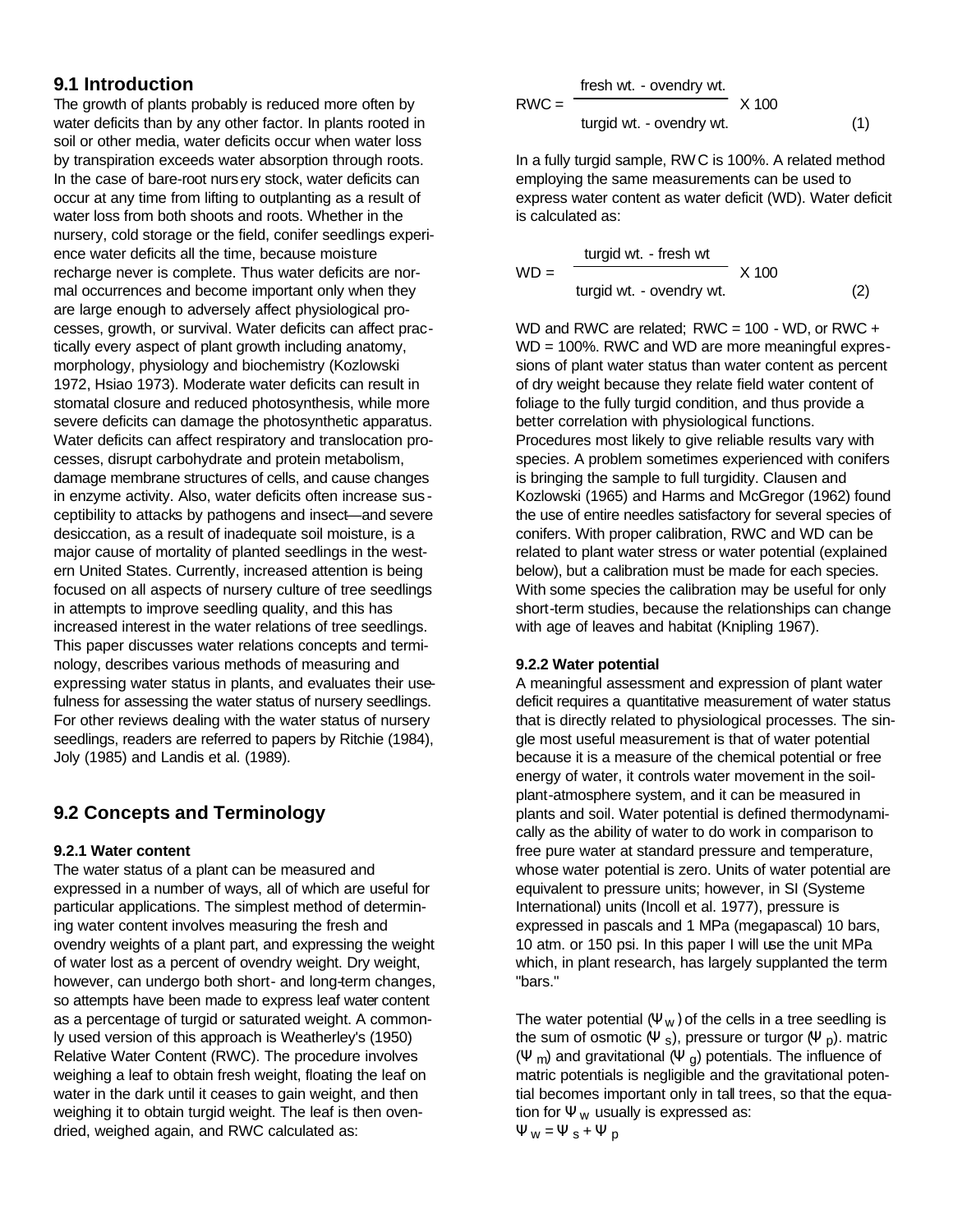**Table 9.1**—*A comparison of units and descriptive terms for plant water potential (Y w) and plant moisture stress (PMS). Y w and PMS have the same value, but Y w is expressed as a negative value, whereas PMS values are positive (Landis et al. 1989).*

|        | Plant water potential<br>$\Psi_{W}$ |          |          | Plant moisture stress<br>(PMS) |      |          |
|--------|-------------------------------------|----------|----------|--------------------------------|------|----------|
| Units  |                                     | Relative | Relative | Units                          |      | Relative |
| MPa    | <b>Bars</b>                         | rating   | moisture | MPa                            | Bars | rating   |
| 0.0    | 0.0                                 | High     | Wet      | 0.0                            | 0.0  | Low      |
| $-0.5$ | $-5.0$                              |          |          | 0.5                            | 5.0  |          |
| $-1.0$ | $-10.0$                             | Moderate |          | 1.0                            | 10.0 | Moderate |
| $-1.5$ | $-15.0$                             |          |          | 1.5                            | 15.0 |          |
| $-2.0$ | $-20.0$                             | Low      | Dry      | 2.0                            | 20.0 | High     |

where  $\Psi_s$  is a negative number and  $\Psi_p$  in turgid plants, is positive, so that  $\Psi_W$  in most situations is a negative number. Plant water potential becomes lower (more negative) as plants lose water and water deficit increases, and water movement both in plants and soils occurs along a gradient from high to low water potential. An in-depth discussion of water absorption and translocation processes in plants, which is beyond the scope of this paper, is adequately covered elsewhere for plants in general (Kramer 1983) and for containerized nursery seedlings (Landis et. al. 1989).

The pressure potential  $(\Psi_D)$  or turgor pressure portion of Equation 3 is very important because of its direct influence on cell enlargement, guard cell movements and other processes dependent on changes in cell volume. It is usually assumed to be the difference between  $\Psi_{\mathbf{w}}$  and  $\Psi$ <sub>s</sub> and varies from zero in a flaccid cell to a value equal to that of the  $\Psi_s$  in fully turgid cells. The interrelationships of these factors can be illustrated in a Höfler (1920) diagram (Figure 9.1) which shows how the components of water potential shift with a change with seedling water content. When a seedling is fully turgid,  $\Psi_{w}$  is zero and  $\Psi$  p is equal and opposite in sign to the value of  $\Psi$  s. When water content decreases sufficiently to cause  $\Psi_p$  to decline to the zero turgor point,  $\Psi_{w}$  equals  $\Psi_{s}$ . The point of zero turgor, sometimes called the "wilting point," can be physiologically detrimental to the seedling; growth stops and if the conditions persists, cellular damage and death may occur.

Another term used to describe seedling water status, "plant moisture stress" (PMS), is so well established in the nursery literature and everyday jargon that there is little doubt that it will continue to be used. This presents no



**Figure 9.1**—*A Höfler diagram showing the relationship between water potential (Y w), osmotic potential (Y s), and turgor (Y p) over a range of water contents from full turgidity to the wilting point (Ritchie 1984).*

real problem since  $\Psi_{\mathbf{w}}$  and PMS are dimensionally equivalent and differ only in sign (Table 9.1). Thus, as  $\Psi_{\mathsf{W}}$ decreases (becomes more negative), PMS increases, i.e., a low  $\Psi$ <sub>w</sub> of -2.0 MPa (-20 bars) is equivalent to a high PMS of 20 bars.

#### **9.3 Water Potential Measurement Techniques**

#### **9.3.1 Liquid equilibration**

This technique involves immersing weighed pieces of plant material in a series of solutions of known osmotic potentials (which in an unconfined solution equals 91Pw) made using sucrose, mannitol or polyethylene glycol of high molecular weight. After a suitable time period, the samples are removed, blotted and reweighed. Theoretically, the osmotic potential at which the sample neither gains nor loses water is equal to its water potential. Actually, weights are plotted over osmotic potentials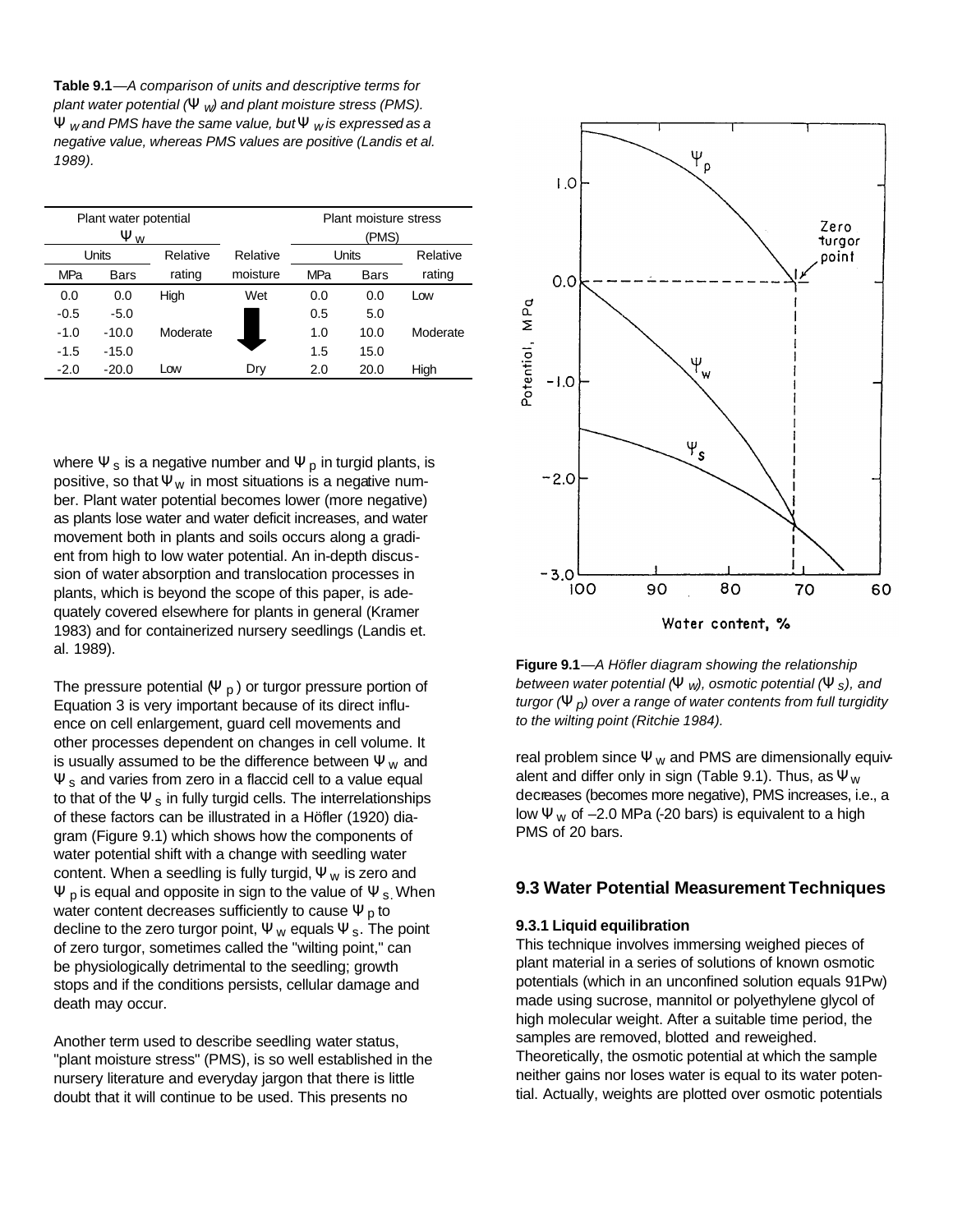of the solutions and the water potential is taken as the value of osmotic potential where weight intersects the zero line.

A variation of the liquid equilibration method that avoids the need to weigh the sample involves measuring changes in density of the test solutions. The sample loses water to solutions with a lower water potential, diluting them, and absorbs water from solutions with a high water potential, concentrating them. The water potential of the sample is assumed to be equal to the osmotic potential of the solution which undergoes no change in density. Changes in solution concentration can be measured with a refractometer (Gaff and Carr 1964) or by observing the rise or fall of drops of dyed control solutions carefully introduced into the middle of test solutions from which samples have been removed. The dye method, first described in Russian by Shardakov (1948) and discussed in detail by Slavik (1974), has been used to measure needle water potential in several species of conifers (Brix 1966, Knipling and Kramer 1967, Cunningham and Fritts 1970). The dye method is simple, does not require expensive equipment, and can be used in both the laboratory and field, but problems can occur because of contamination of test solutions by cell sap and leaf surface residues. Its best use is to provide estimates of water potential rather than precise measurements. Leakage of solutes can be avoided by allowing weighed samples to equilibrate in air over solutions of known osmotic potentials, thereby avoiding direct contact with the solution (Slayter, 1958). While useful for some laboratory and field research, liquid and vapor equilibration techniques are too laborious and time consuming for operational nursery use.

#### **9.3.2 Psychrometric methods**

With the psychrometric method, a plant sample is enclosed in a small airtight chamber containing a fine wire chromel-constantan thermocouple and the chamber is brought to a constant temperature. The Spanner (1951) psychrometer (Figure 9.2) requires that sufficient time be allowed for both temperature equilibration and equilibration of vapor pressure of water in the air with water potential of the plant sample. A small current then is passed through the measuring junction cooling it (Peltier effect) sufficiently to condense water on the junction. After the cooling current is stopped, the rate of water evaporation from the measuring junction, and the magnitude of the resulting temperature depression, are functions of the humidity in the chamber. The voltage output from the thermocouple, recorded with a microvoltmeter, is a measure of the water potential of the sample.

The Richards and Ogata (1958) psychrometer originally was developed to measure the water potential of soil samples, but it quickly was adopted for measurement of plant water potential. A drop of water is placed on a small silver ring at the measuring junction, and voltage readings

are taken when the rate of evaporation from the water droplet reaches a steady value indicated by a constant temperature depression of the thermocouple. Calibration with both types of psychrometers is performed by taking readings with salt solutions of known water potential in the chamber. Theoretical considerations for thermocouple psychrometers are discussed in detail by Rawlins (1966) and Dalton and Rawlins (1968), and much information is available in a review by Barrs (1965) and from books edited by Kozlowski (1968), Brown and Van Haveren (1972) and Slavik (1974).

The original versions of the Spanner and Richard and Ogata psychrometers have been modified in various ways to improve accuracy and reduce temperature sensitivity (Hsieh and Hungate 1970). Boyer and Knipling (1965), using a Richards and Ogata psychrometer, devised an isopiestic technique to avoid the problem of leaf resistance to diffusion of water vapor. A measurement is first made with water on the thermocouple, followed by another measurement with a solution whose water potential is close to that of the leaf sample. Voltage outputs then are graphed to determine the solution potential (equal to the sample potential) at which voltage output would be zero.

A significant innovation is the dew point hygrometer described by Campbell et al. (1973). It features an electronically maintained, constantly wet junction that produces a somewhat greater thermocouple output. Also, the very precise temperature control formerly considered nec essary, now generally is not required so long as temperature remains constant during the time the measurement is being taken. Various forms of psychrometers have been used to measure water potential in conifers in detached needles (Brix 1962, Kaufmann 1968, Dosskey and Ballard 1980), attached roots (Nnyamah and Black 1977), and in tree trunks (Wiebe et al. 1970). Thermocouple psychrometers also have been modified to make *in situ* measurement of leaf water potential in aspen *(Populus tremuloides* Michx.) and in herbaceous plants (Hoffman and Hall 1976, Brown and McDonough 1977), but *in situ* leaf methods have not been used with conifers.

The psychrometer method has some distinct advantages. It is capable of making very accurate measurements of water potential, readings can be made with a small sample consisting of only one or two needles, and the system can be automated with data loggers (Stevens and Acock 1976). Also, the method permits assessment of the osmotic and turgor components of water potential. To accomplish this, a measurement of water potential is first made with an intact sample. The sample is then frozen and thawed to disrupt cell membranes and release cell sap, and another measurement is made to determine osmotic potential. Turgor potential is calculated as the difference between the water and osmotic potentials.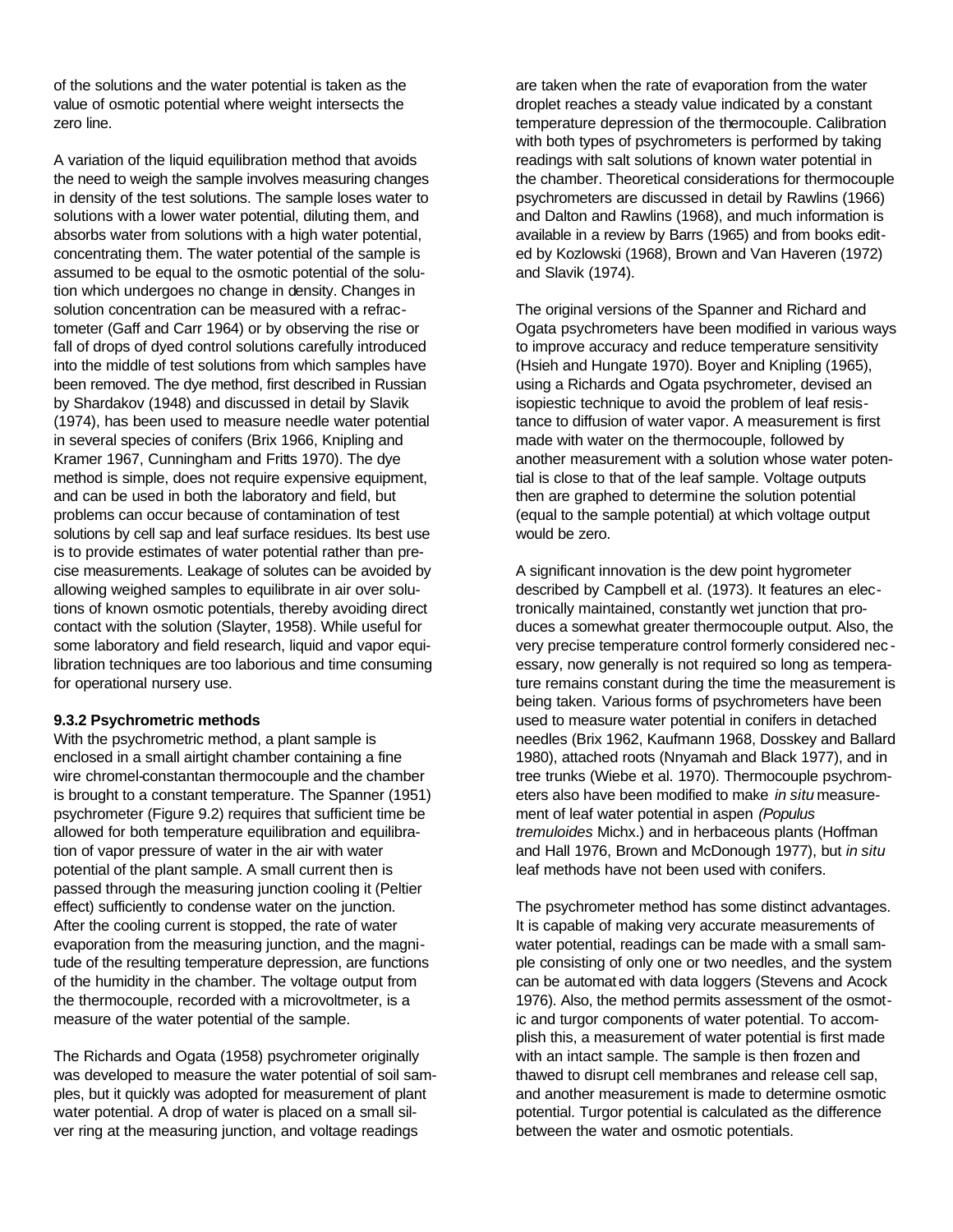

SPANNER PELTIER TYPE

RICHARDS WET-LOOP TYPE

**Figure 9.2***—Comparison of a Spanner and a Richards and* O*gata* t*hermocouple psychrometer. With* t*he Spanner psychrometer,* water is condensed on the measuring junction by Peltier cooling, whereas with the Richards and Ogata psychrometer, a drop of *water is placed on the ring at the measuring junction.*

The psychrometric method has been very successful in the laboratory; however, certain considerations limit its usefulness in forest nurseries. Leaf surfaces and interiors of ample chambers must be kept clean, otherwise they tend to act as moisture sinks (Boyer 1972, Dixon and Grace 1982). Psychrometers need to be recalibrated periodically, and ambient temperature must be maintained fairly constant during measurements. Also, humidity equilibration with heavily cutinized conifer needles takes several hours, and cutting needles into segments can release resins (which tend to gum up the chamber) and extracellular water which could result in erroneously high values of water potential. These problems have largely restricted the technique to laboratory use; however, further refinements may provide procedures applicable to some aspects of nursery research. For example, a unique temperature-corrected psychrometer now is available to continuously monitor water potential in intact plant stems (Dixon and Tyree 1984, Dixon et al. 1984). This psychrometer, which can be used with stem diameters down to about 7 mm (0.28 in), may provide a means of follow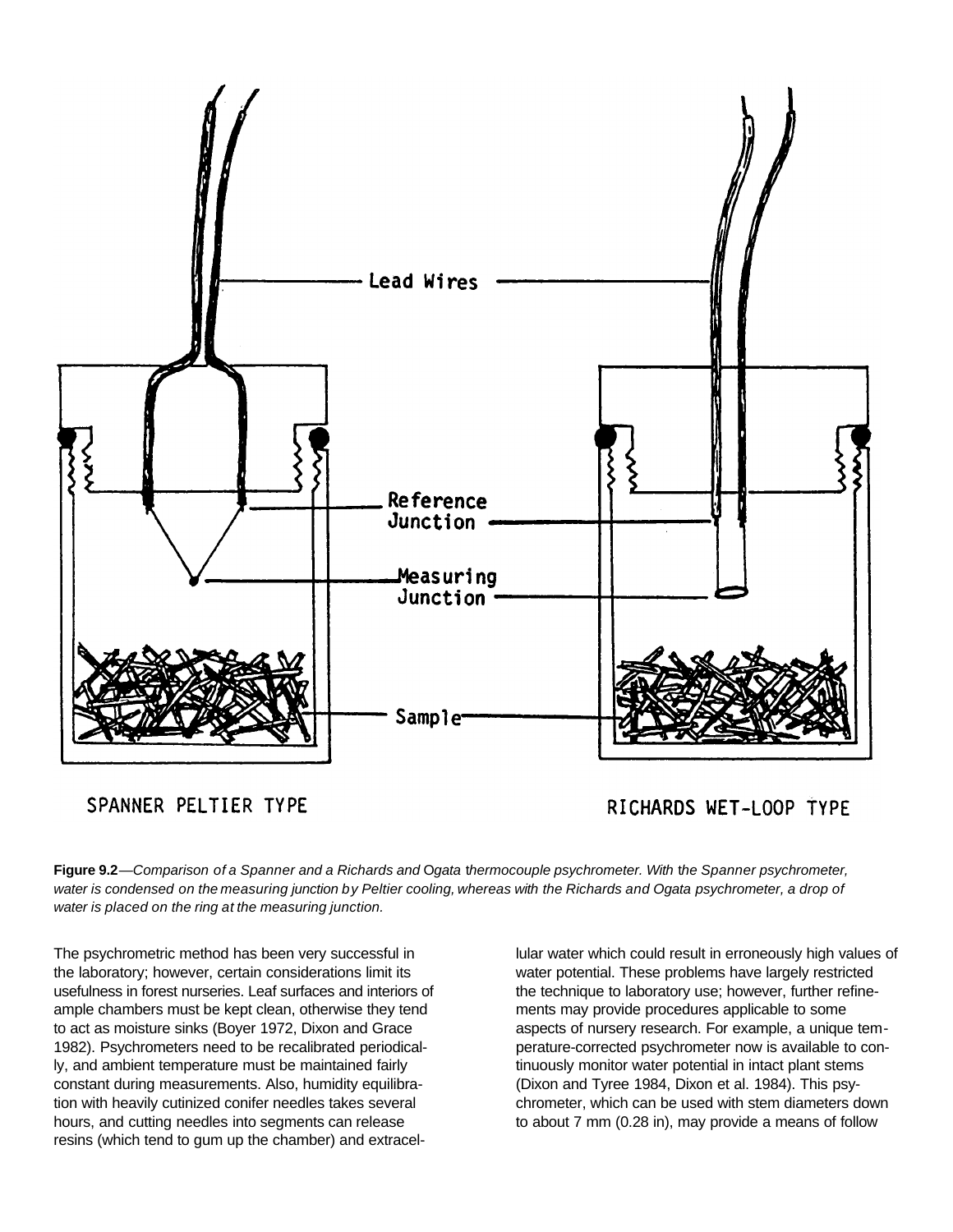ing changes in water potential in nursery seedlings for a period of days or weeks.

#### **9.3.3 Hydraulic press**

The J-14 hydraulic press was designed to provide a portable and inexpensive method for measuring plant water potential without the need for compressed gas. Thus it has some logistical and safety advantages over the pressure chamber. Hydraulic pressure beneath a flexible membrane is used to press a leaf or other tissue against a thick Plexiglass window until water appears at the cut edges or certain color changes occur. The pressure at this point is taken to be equal to the leaf water potential. Mixed results have been reported with the hydraulic leaf press. Cox and Hughes (1982), working with perennial grasses, found that predawn measurements with the leaf press correlated well with the pressure chamber under conditions of optimum soil moisture. Comparisons became erratic during periods of increased water stress, and large changes in water potential measured with the pressure chambers were measured as small changes with the leaf press. Shayo-Ngowi and Campbell (1980) reported that measurements of matric potential made using the hydraulic press with frozen tissue, including ponderosa pine, showed good agreement with matric potentials measured with the pressure chamber. Brown et al. (1975) compared values obtained with thermocouple psychrometers and the leaf press for various plant parts including leaves and seeds, and found a poor correlation between the two methods. Sojka et al. (1990) compared measurement of water status made with the J-14 leaf press and a pressure chamber for tomato, rapeseed, corn, and soybean. The leaf press performed well with soybean but not with the other species, leading the authors to conclude that J-14 measurements are at best a relative indicator of water status in the absence of species -related calibrations. Grant et al. (1981) also obtained good results with the hydraulic press and soybeans.

Relatively few comparisons of the hydraulic press with other methods of measuring water potential have been made for conifers. The most extensive test of the hydraulic press with conifers appears to be the work done by Childs (1980) with Douglas-fir *(Pseuedotsuga menziesii* var. glauca [Beissn] Franco) seedlings. He found reasonable correlations with pressure chamber measurements, but satisfactory results required using several different endpoints depending on the water potential of the sample, and calibrations with large numbers of samples. A similar comparison by Cleary and Zaerr (1980) with Douglas -fir produced poor results. A troublesome problem with the leaf press is correctly identifying the endpoint. Another is that the underlying theory is not as well established for the leaf press as it is for the pressure chamber method. Further work is needed before the leaf press can be rec ommended for nursery use, but because of its low cost and simplicity it deserves further evaluation.

#### **9.3.4 Pressure chamber**

Since the description of the pressure chamber method by Scholander et al. (1965), and Waring and Cleary (1967), it has become the most widely used technique for measuring water potential in plants. It has been used to measure water potential in a wide variety of herbaceous and woody plants, including conifers, using samples of whole shoots and roots, individual leaves, fascicles of needles and single needles. Several types of pressure chambers are available commercially, and custom-built chambers or special methods of sealing the sample in the lid have been designed for use with conifer needles (Johnson and Nielsen 1969, Gifford 1972); wheat (Powell and Goggins 1985); sorghum (Blum et al.1973) and irregularly-shaped succulent samples (Simonelli and Spomer 1980).

Determinations made with the pressure chamber are rapid and simple, and measurement procedures have been described by numerous authors (Waring and Cleary 1967, Boyer 1967, Ritchie and Hinckley 1975, Cleary and Zaerr 1980). To make a measurement, a twig or shoot is cut from a plant, and if a conifer or hardwood is used, the bark and phloem are peeled back far enough to allow the twig to be inserted through a rubber stopper or similar type of compression seal. The sample is placed in the chamber with the cut end of the shoot protruding through the lid of the chamber and exposed to atmospheric pressure (Figure 9.3). Chamber pressure is slowly increased with nitrogen from a high pressure tank until water is forced back to the cut surface. That pressure, indicated on a pressure gauge, is taken as the water potential of the sample. A bleed-off valve allows nitrogen to be exhausted rapidly from the system following a determination. Certain precautions are required to obtain reliable results with the pressure chamber. These are discussed in detail by Ritchie and Hinckley (1975) and will not be repeated here, other than to emphasize that readings should be made quickly to avoid sample desiccation, needle removal should be kept at a minimum so that a large proportion of the foliage is enclosed in the chamber, and pressure should be increased at a moderate rate (about  $0.07$  MPa sec-<sup>1</sup>). Recognizing the endpoint (the point at which water is observed on the cut surface) can be a problem with some species, particularly pines, because resin exuding from the cut surface may be mistaken for water. One solution is to wipe away the resin. McGilvray and Barnett (1988) suggest holding a small piece of brown paper towel against the cut stem, so that water exuding from the cut surface can be detected as a wet spot darkening the paper.

When a twig is cut from an intact branch, negative pressure or tension in the water conducting element is released, and water retreats from the cut surfaces. The general assumption is that the positive pressure required to force water back to the cut surface is equal to the negative pressure which existed in the intact twig prior to exci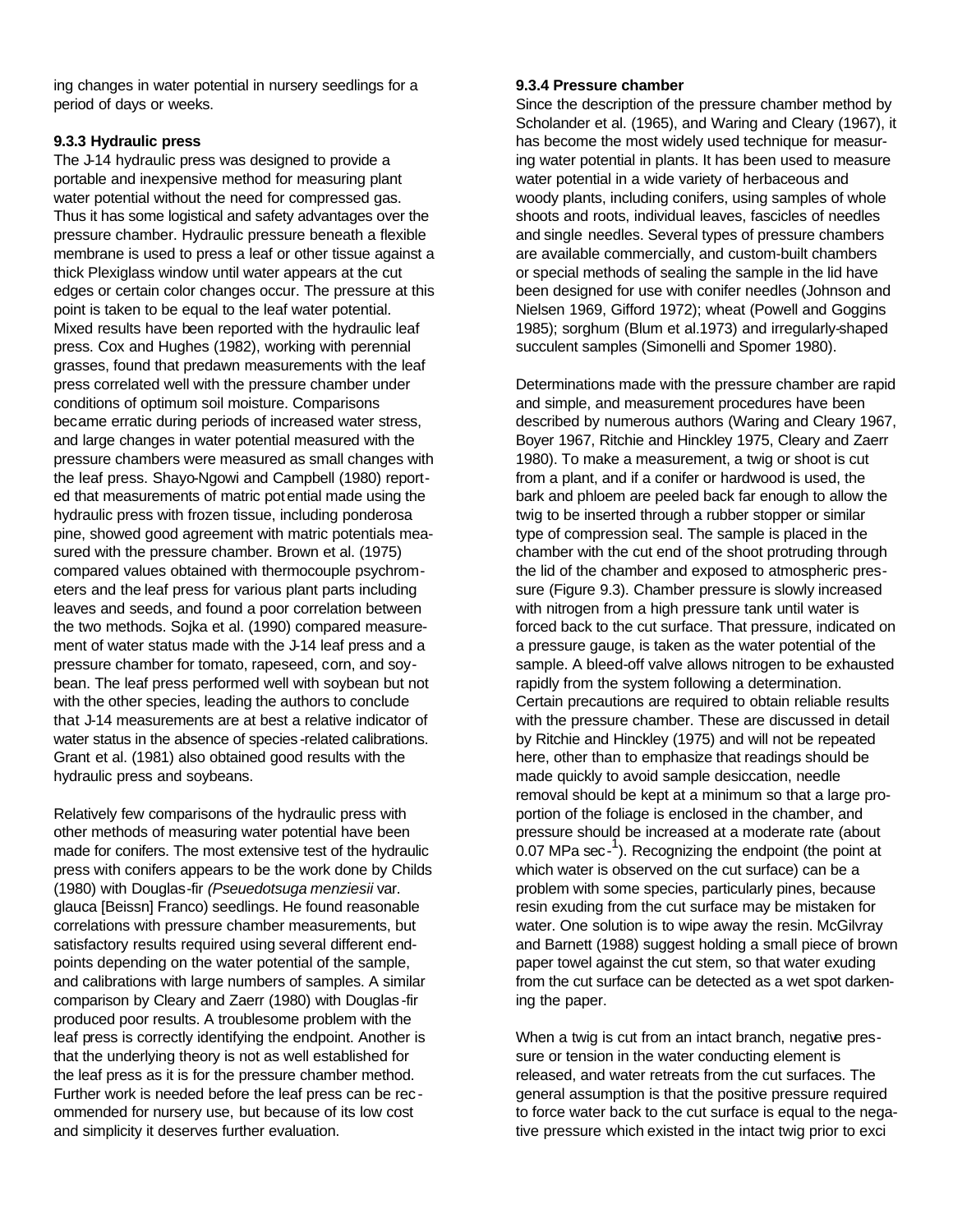

Figure 9.3—Diagram of a pressure chamber showing (A) a conifer twig with the cut end protruding through a rubber stopper, (B) *pressure gauge, (C) pressure increase needle valve, and (D) pressure release valve.*

sion. Theoretical considerations of forces involved in water movement during a measurement with a pressure chamber are discussed by Boyer (1967) and Ritchie and Hinckley (1975). In brief, the pressure chamber method measures the pressure necessary to raise the potential of water in the leaf cells to the point at which it equals or slightly exceeds the potential of the xylem sap at atmospheric pressure.

Pressure chamber measurements, however, do not include the osmotic component in the xylem sap; therefore, the values obtained are only estimates (rather than actual values) of leaf water potential and are referred to by most researchers as "xylem pressure potentials," although again, the more general term "plant moisture stress" is acceptable. Because the osmotic component usually is negligible, it is assumed that pressure chamber readings approximate leaf water potential in many species.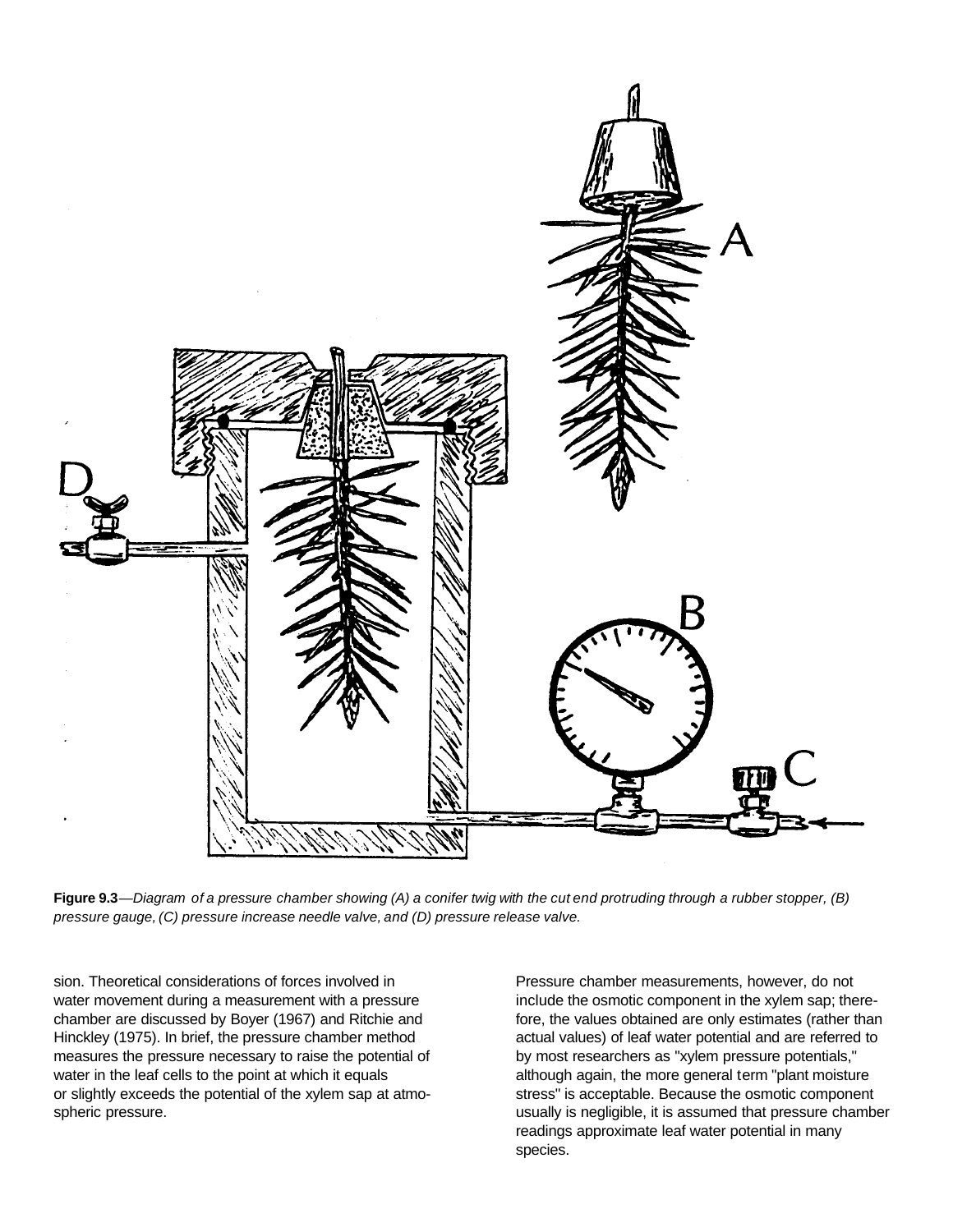In spite of the considerable literature on the pressure chamber method, it is difficult to precisely assess the accuracy of measurements made with a pressure chamber. Early investigators (Boyer 1967, Kaufmann 1968), comparing pressure chamber readings in conifers with those made with thermocouple psychrometers, found that at low water potentials, pressure chamber values could be as much as 0.5 MPa more negative than those obtained with psychrometers. The closest agreement occurs at high and moderate water potentials. Roberts (1977) found good agreement between pressure chamber and psychrometer readings for needles of Scots pine *(Pinus sylvestris* L.). Surprisingly, there appear to be only two such comparisons for western conifers. One was by Waring and Cleary (1967) with Douglas -fir in which pressure chamber readings were found to agree within  $+0.1$ MPa of those determined with a vapor equilibrium technique. In a more recent test (Hardegree 1987) with ponderosa pine *(Pinus ponderosa* Doug. ex Laws), values obtained with a pressure chamber were about -0.5 MPa lower than those measured with a Richards and Ogatatype psychrometer. In any case, absolute accuracy is not a prerequisite for nursery work so long as standard guidelines for relative values are recognized and reasonably reflect seedling condition.

Pressure chamber measurements can easily be made with fascicles of needles from long-needled species such as ponderosa pine and lodgepole pine *(Pinus contorta* Dougl. ex Loud.). The advantages of needle measurements are that repeated measurements can be made on small seedlings, gas consumption is reduced and, theoretically at least, readings with needles should more closely approximate needle water potential than measurements with shoots. Johnson and Nielson (1969) found that needle water potential was nearly identical to that measured on the branch from which needles were taken in several species of pines. They also found that if the needle fascicle is stripped off so that the xylem trace remains attached, there is no problem with resin obscuring the endpoint. Resin exudation was a problem, however, if a single pine needle was used. Ritchie and Hinckley (1971) also found similar water potentials in needle fascicle and shoots of lodgepole pine and Jeffrey pine *(Pinus jeffreyi* Grey, and BaIf.) seedlings, but in Douglas-fir, Pacific silver fir *(Abies amabilis* [Dougl.] Forbes), and noble fir *(Abies procera* Rehd), needle values were up to 0.4 MPa higher than equivalent branch values. On the other hand, Kelliher et al. (1984), working in a young Douglas -fir stand, found that values of needle xylem water pressure potential obtained with a pressure chamber were similar to twig xylem water pressure potential. Measurements with individual small needles such as those of Douglas-fir require that the needle be held in a rubber stopper modified in such a way to assure that a large portion of the needle remains exposed within the chamber (Ritchie and Hinckley 1971). Kelliher et al. (1984) reported that breakage of needles and the minute size of the needle xylem make measurement of needle xylem potential quite difficult. Only about 40 percent of their measurements were successful. While useful for research studies, single-needle measurements normally are not needed in nursery work.

Pressure chamber guidelines usually specify that samples be measured quickly after detachment to avoid desiccation; however, with proper precautions excised conifer foliage can be stored for several hours with minimal change in xylem pressure potential. Kaufmann and Thor (1982) found that excised branch tips of Engelmann spruce *(Picea engelmannii* Parry ex Engelm.) and subalpine fir *(Abies lasiocarpa* [Hook] Nutt.), and fascicles of lodgepole pine needles stored in cool, humid vials exhibited very little change in xylem pressure potential over a four-hour period. Myers (1988), employing a similar technique, harvested fascicles of radiata pine *(Pinus radiata* D. Don) before dawn, stored them in test tubes on ice, and measured xylem pressure potential two or three hours later. Samples stored for measurement later should be placed quickly in sealed containers kept humid and cool, and the cut ends of the samples should not be allowed to contact and absorb free water.

A valuable feature of the pressure chamber is that it can be used to estimate osmotic and turgor potential by the "pressure-volume" method (Tyree and Hammel 1972, Roberts and Knoerr 1977, Ritchie and Roden 1985, Schulte and Hinckley 1985). A cut twig is placed in a pressure chamber and subjected to increasing increments of pressure, and the volume of sap exuded with each increment is measured, usually by weighing the expressed sap. Finally, the branch is weighed, dried and reweighed. The procedure is described in detail by Ritchie (1984). Ritchie and Shula (1984), using the pressure-volume method, showed that considerable seasonal changes in tissue water relations occur in Douglas-fir seedlings, particularly in the shoots. In a modified version of this method, tissue water content is reduced by allowing the foliage to transpire between successive measurements with the pressure chamber (Ritchie and Roden 1985). From these data a "pressure-volume" (P-V) curve representing the relationship of reciprocal water potential  $(1/\Psi_{W})$  with water content can be plotted (Figure 9.4). The upper portion of the line is curvilinear for a small decrease in water content, while the lower portion becomes linear with further decrease in water content. The osmotic potential at full turgor can be determined by extrapolating the linear portion of the curve back to point A on the y-axis. The osmotic potential at zero turgor, which occurs where the curvilinear and linear regions meet, can be determined by extrapolating horizontally to point B. This value is the same as the water potential since at zero turgor (the wilting point), water potential equals the osmotic potential. Colombo et al. (1984) sug-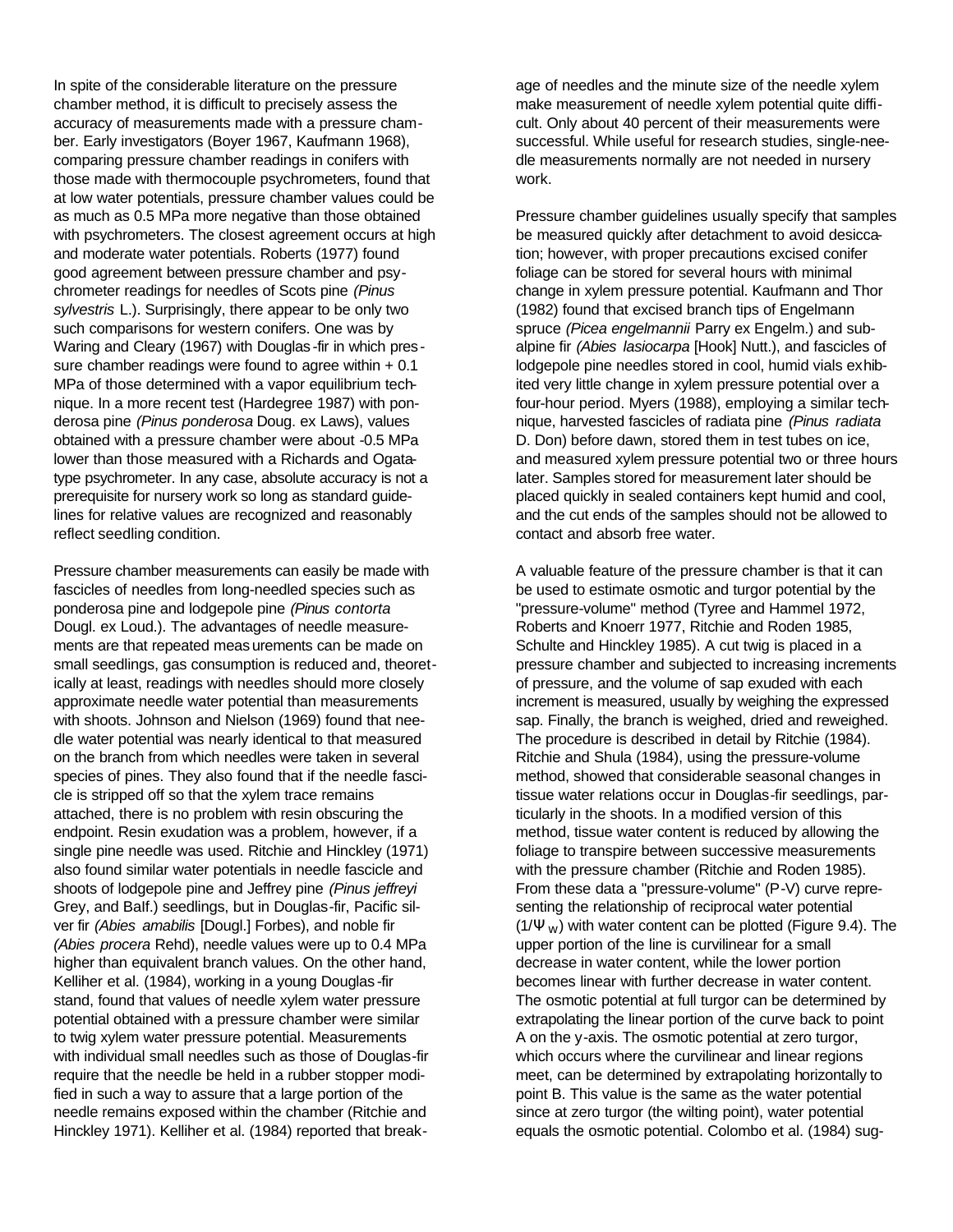

**Figure 9.4***—A pressure-volume (P-V) curve showing extrapolation of the linear region to point A to obtain an estimate of the osmotic potential at full turgor, and horizontally to point B for an estimate of the osmotic potential and water potential at zero turgor.*

gested that since cell expansion ceases at zero turgor, the water potential at the wilting point, determined from a P-V curve, is a critical water potential for growth and thus could be used as an index of seedling quality. Thus, the water potential at zero turgor can be considered a "target" in that seedling water potentials should be kept above this point to maintain normal seedling functioning and growth. This "critical water potential," however, is not *fixed,* but varies seasonably (Ritchie, 1984). It should also be noted that while the osmotic component does influence seedling hardiness, it is only one of the factors determining seedling quality. Osmotic and turgor potentials also can be obtained with a pressure chamber used in combination with a thermocouple psychrometer (Livingston and Black 1987). Water potential is measured with a pressure chamber, osmotic potential of frozen and thawed tissue or expressed sap measured with a psychrometer, and turgor pressure is calculated as the difference between the water and osmotic potentials.

The pressure chamber also has several other interesting applications. These include measuring the hydraulic conductance of roots (Johnson et al. 1988, Smit and Stachowiak 1988), and detecting some types of seedling damage such as cold injury in conifer roots which damages cell membranes. To measure hydraulic conductance, a root system is immersed in water in a pressure chamber with the cut stump protruding through the lid. Pressure in the chamber is raised to create a pressure gradient from

the root surface to the cut stump forcing water through the roots. Rates of water movement per unit of pressure per unit of root material (surface, weight) are then used to calculate hydraulic conductance. Procedures are discussed in detail by Markhart and Smit (1990). The application to cold injury is based on the observation that under pres sure more water can be expressed from cold damaged tissue than from healthy tissue (Ritchie 1990). A recent review of various applications of pressure chambers, thermocouple psychrometers, and other methods of measuring plant water status is that by Hanks and Brown (1987).

#### **9.4 Operational Applications**

It should be remembered that seedling water relations are by nature dynamic, and that a single measurement of water potential, by whatever method, represents only the water potential present at the time the measurement was taken. It does not provide any information on the magnitude or duration of previous moisture stresses. If severe and of long duration, such previous stresses could affect present growth behavior. Also, tree seedlings typically exhibit diurnal variations in water potential (Figure 9.5) related to environmental conditions (McDonald and Running 1979), thus timing of measurements needs to be considered. If measurements are being taken to follow seedling drying trends in nursery beds, then predawn measurements are preferred because water potentials at that time approach equilibrium with soil water potentials, and thus provide the most stable basis for day-to-day comparisons. For some purposes, a midday or early afternoon measurement also is useful because it provides an indication of maximum water stress, which together with predawn values shows daily minimum and maximum water stresses experienced by seedlings.

The pressure chamber can be used to schedule irrigation, but there is little information available on the effects of plant water deficits on the growth of seedlings of western conifers. Consequently, there are few published water potential standards for seedlings available to guide nursery managers. One study with Douglas -fir indicates that shoot elongation in Douglas -fir seedlings can occur at plant water potentials more negative than -0.5 MPa (Zaerr and Holbo 1976). In any case, because of the dynamic nature of water relations, it is impractical to specify what seedling water potentials or osmotic potentials ought to be (i.e., "targets") at any given time. Instead, there are general guidelines, based on studies with two species (Douglas-fir and ponderosa pine) that suggest stress limits that should not be exceeded. Some general criteria for containerized seedlings based on predawn water potentials are given in Table 9.2. A detailed description of procedures recommended for maintaining non-stressful water potentials in containerized seedlings and growing media is presented by Landis et al. (1989). According to these authors, a general rule for container seedlings is to irrigate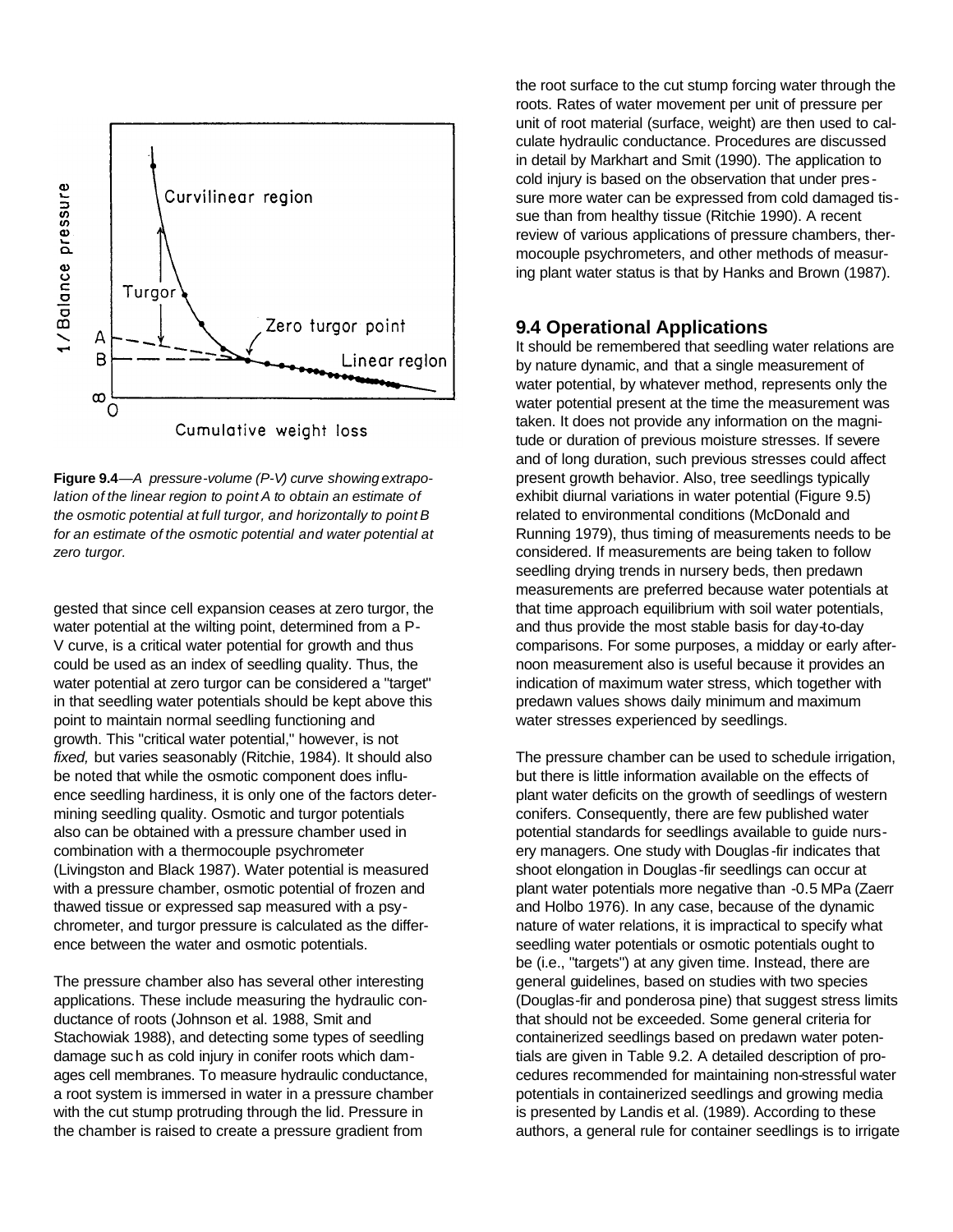

**Figure 9.5**—*Diurnal patterns of plant water potential for a nursery seedling under varying conditions of soil and atmospheric water stress. A - high soil water potential and low evaporative demand; B - high soil water potential and high evaporative demand; C - low soil water potential and high evaporative demand; D - extreme plant water stress (McDonald and Running 1979).*

when predawn water potential drops below -0.5 MPa, and water potential should not be allowed to dec rease below -1.0 MPa unless reduced growth or dormancy induction is desired. The same guidelines apply to bareroot stock growing in nursery beds, although water potentials can be expected to decrease more slowly in bareroot seedlings because the roots of these seedlings exploit a greater mass of soil than container seedlings.

Several investigators have shown that controlled water potentials can be used to condition seedlings to better tolerate adverse conditions following planting. Many species acclimate morphologically and physiologically when exposed to sublethal water stress. Increased moisture stress can be used to induce seedling dormancy during the summer (Zaerr et al. 1981). Blake et al. (1979) found that exposing Douglas -fir seedlings to a mild stress of -0.5 to -1.0 MPa during late summer improves cold hardiness, while a moderate stress (-1.0 to -1.5 MPa) retarded lammas growth and reduced cold hardiness. Timmis and Tanaka (1976), working with container-grown Douglas-fir seedlings, also found that moisture stress increased cold

**Table 9.2***—Growth response and cultural implications of inducing moisture stress in conifer seedlings in northwest nurseries (Landis et al. 1989).*

| Plant water potential<br>(predawn)<br>MPa | Moisture stress rating | Seedling response/<br>cultural implications         |
|-------------------------------------------|------------------------|-----------------------------------------------------|
| $0.0, \text{ to } -0.5$                   | Slight                 | Rapid growth                                        |
| $-0.5$ to $-1.0$                          | Moderate               | Reduced growth/<br>best for overall<br>hardening    |
| $-1.0$ to $-1.5$                          | High                   | Restricted growth/<br>variable hardening<br>results |
| $-1.5$ to $-2.5$                          | Severe                 | Potential for injury                                |
| $-2.5$                                    | Extreme                | Injury or mortality                                 |

hardiness. Seedlings also can be conditioned for increased drought hardiness. Christersson (1976) showed that subjecting pot-grown Scots pine *(Pinus silvestris* L.) and Norway spruce *(Picea abies* [L] Karst.) seedlings to a period of moisture stress enabled seedlings to tolerate a drought stress of -3.5 MPa, compared to a drought stress of -2.5 MPa for unhardened seedlings. Other effects of moisture-stress conditioning also have been noted. Seiler and Johnson (1985, 1988) reported that moisture-stress conditioning of loblolly pine *(Pinus taeda* L.) seedlings resulted in acclimation of photosynthesis to low water potentials, lowered osmotic potential, reduced transpiration, and increased water-use efficiency. Results, however, varied with species. For example, red spruce *(Picea rubens* Sarg.) seedlings exposed to sublethal water stress did not become more drought tolerant, undergo osmotic adjustment, or show photosynthetic or stomatal acclimation to water stress (Seiler and Cazell 1990).

Some nurseries measure seedling water potential during lifting and packing operations. Low water potentials can occur during lifting of seedlings because of low soil moisture content, cold soils (Lopushinsky and Kaufmann 1984, Lopushinsky and Max 1990), or high evaporative demand. These concerns have led to the establishment of guidelines based on pressure chamber readings (Day and Walsh 1980, Scholtes 1989) in an attempt to avoid lifting and packing seedlings with low water potentials. Generally, seedlings are not lifted when water potentials drop below -1.5 or -2.0 MPa, and water potentials are not allowed to fall below -0.5 MPa during grading and packing. These limits appear to be arbitrarily set because little is known about the relationship of water potentials in seedlings during lifting and processing to subsequent field survival and growth. Cleary (1971) found that in Douglas fir and ponderosa pine seedlings, photosynthesis drops at water potentials between -1.0 and -2.0 MPa, and below -2.0 MPa vigor presumably continues to decline. But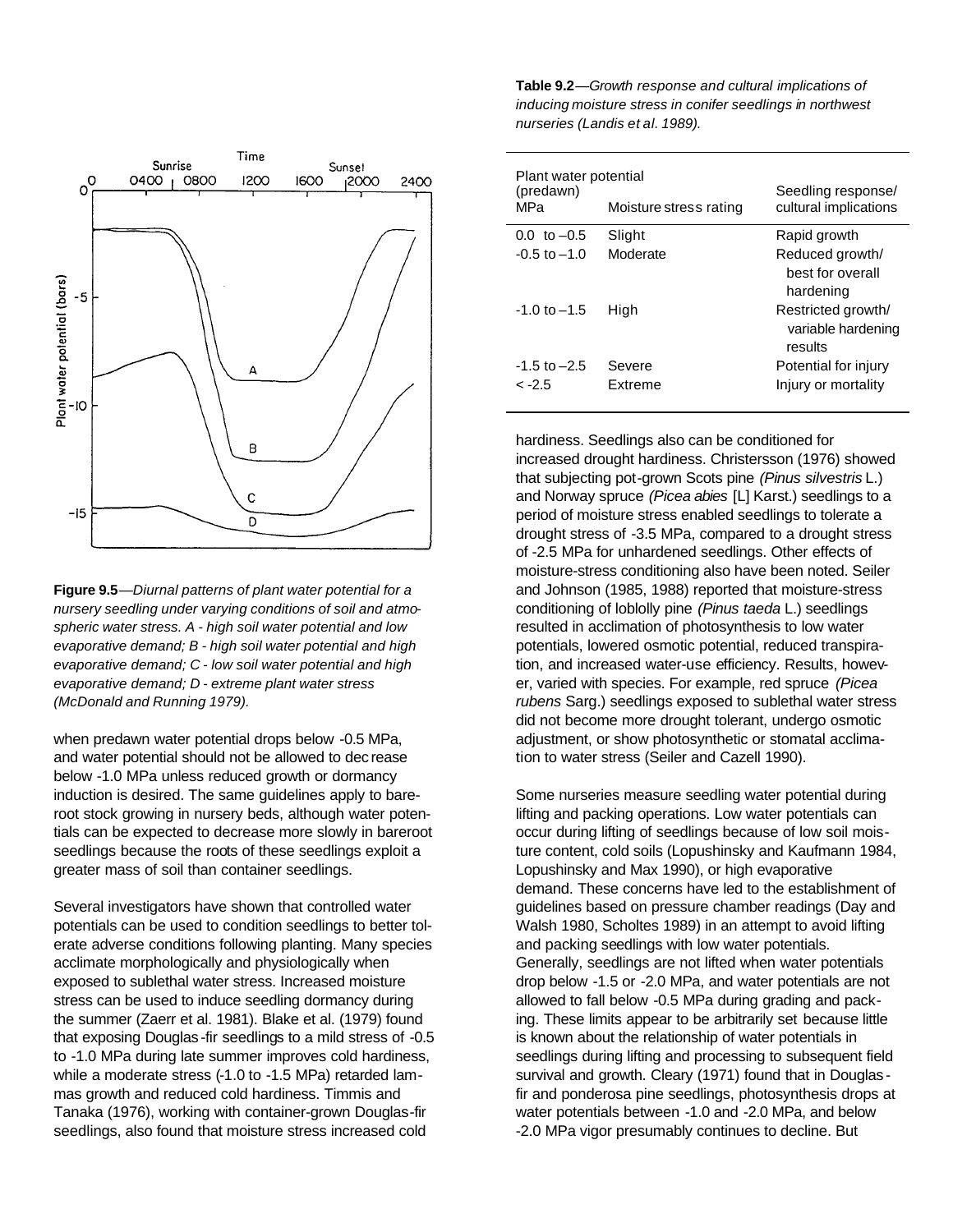these criteria, or those listed in Table 9.2, cannot be used to predict responses of seedlings which have been allowed to recover from water stress, kept in cold storage, and in many cases, planted months later.

Occasionally, bare-root seedlings in storage bags dry out during cold storage. Depending on the extent and duration of moisture stress, such drying may or may not affect seedling performance after planting. Daniels (1978) found that when bare-root Douglas-fir seedlings with a water potential of -2.0 MPa were lifted and cold stored for 55 days, field survival and growth declined. But he also found that the adverse effects of low water potentials at lifting were eliminated by spraying the trees with water immediately after lifting. In another study, water potentials as low as -1.7 MPa during storage of Douglas -fir seedlings were found to have no effect on subsequent survival (Hermann et al. 1972), and in spruce survival decreased only when water potentials were less than -2.0 MPa at the time seedlings were planted (Ruetz 1976). In a recent study with white spruce *(Picea glauca* [Moench] Voss), seedlings lifted in October at two levels of water potentials, above -0.1 MPa and below -0.11 MPa, and freezer stored for seven months, showed no adverse effects of pre-storage moisture stress on timing of budburst or height growth (Rose 1 990). The absence of adverse effects probably can be explained by the fact that the "high stress" treatment was relatively mild, i.e., an average water potential of only -0.135 MPa, and that the roots of seedlings in both stress treatments were dipped in water prior to storage.

#### **9.5 Interpretation of Water Potential Values**

Probably the most difficult problem associated with measurement of seedling water potentials is interpreting the significance of lowered water potentials for seedling growth and survival, particularly with mid-range values from about -1.0 to -2.5 MPa. When assessing seedling responses, consideration must be given not only to the magnitude of water stresses, but also to their duration, the stage of growth or dormancy at which stresses occur, the species involved, and seedling vigor. Certainly, seedlings which have desiccated to water potentials below -4.0 MPa for prolonged periods of time very likely will exhibit reduced growth and survival, but what about seedlings with a water potential of -2.0 MPa? A water potential of –2.0 MPa measured at midday during the summer in nurs ery beds which show high predawn potentials (0 to -0.5 MPa) will, with most species, have little or no effect on seedling growth in the nursery or subsequently in the field. A water potential of -2.0 MPa measured before dawn, on the other hand, is a cause for concern. Low predawn seedling water potentials develop as the result of a gradual increase in soil water stress over a considerable period of time. Thus, the seedlings would have been subjected to a low water potential, during both nighttime and

daytime periods, for an extended period of time. A predawn potential of -2.0 MPa is not likely to result in seedling mortality, however, it will prevent normal stomatal opening during the daytime, greatly reduce photosynthesis, and severely suppress or stop seedling growth. Following irrigation, seedling water potentials will increase. Normal growth rates may or may not resume, however, depending on the duration of the water stress, the sensitivity to stress of the species involved, and other factors. A water potential of -2.0 MPa measured predawn or in early morning hours during lifting also is also a cause for some concern, but in a different sense. Since the seedlings are dormant, suppression of current growth is not a problem. Also, it has been shown that during winter and early spring, Douglas-fir seedlings are at their highest level of resistance to water stress (Hermann 1967, Ritchie 1984, Lavender 1985). If the moisture stresses are only temporarily high, or can be relieved by delaying the lifting or by moistening the seedlings after lifting, it is unlikely that measurable survival or growth effects will be observed. On the other hand, unmoistened seedlings with a water potential of -2.0 MPa at the time they enter storage, or seedlings which have desiccated to -2.0 MPa during storage, very likely will experience some reduction in survival and growth.

A factor that needs to be taken into account is the relative sensitivity of different species to water stress. Differences in drought resistance are recognized, but it is not known, for example, to what extent the elongation of terminal shoots in Douglas-fir seedlings is reduced by a given water stress, compared to bud elongation in ponderosa pine or lodgepole pine. Finally, the overall vigor status of seedlings also needs to be taken into account, because it is likely that seedlings low in vigor from other causes will be affected to a greater degree by water stress than seedlings with high vigor.

A related issue which deserves consideration here is the extent to which measurements of water potential or PMS can be used to assess seedling quality. The importance of plant water status to seedling growth and survival, and the ease with which measurements of water potential now can be made with pressure chambers, have tended to foser the belief that a measurement of water potential or PMS can be used as an index of seedling quality. In a very limited sense it can, as for example, in the case of seedlings with extremely high stresses, or those subjected to prolonged desiccation during storage. And, as menioned earlier, the pressure chamber can be used to check for cold injury in roots. Generally, however, factors known to influence seedling quality such as root growth potential, stored carbohydrate level, cold resistance, size of seedlings, and size of root systems, have no direct relaionship to water potential. Clearly, seedlings can be so deficient in some or a combination of the above attributes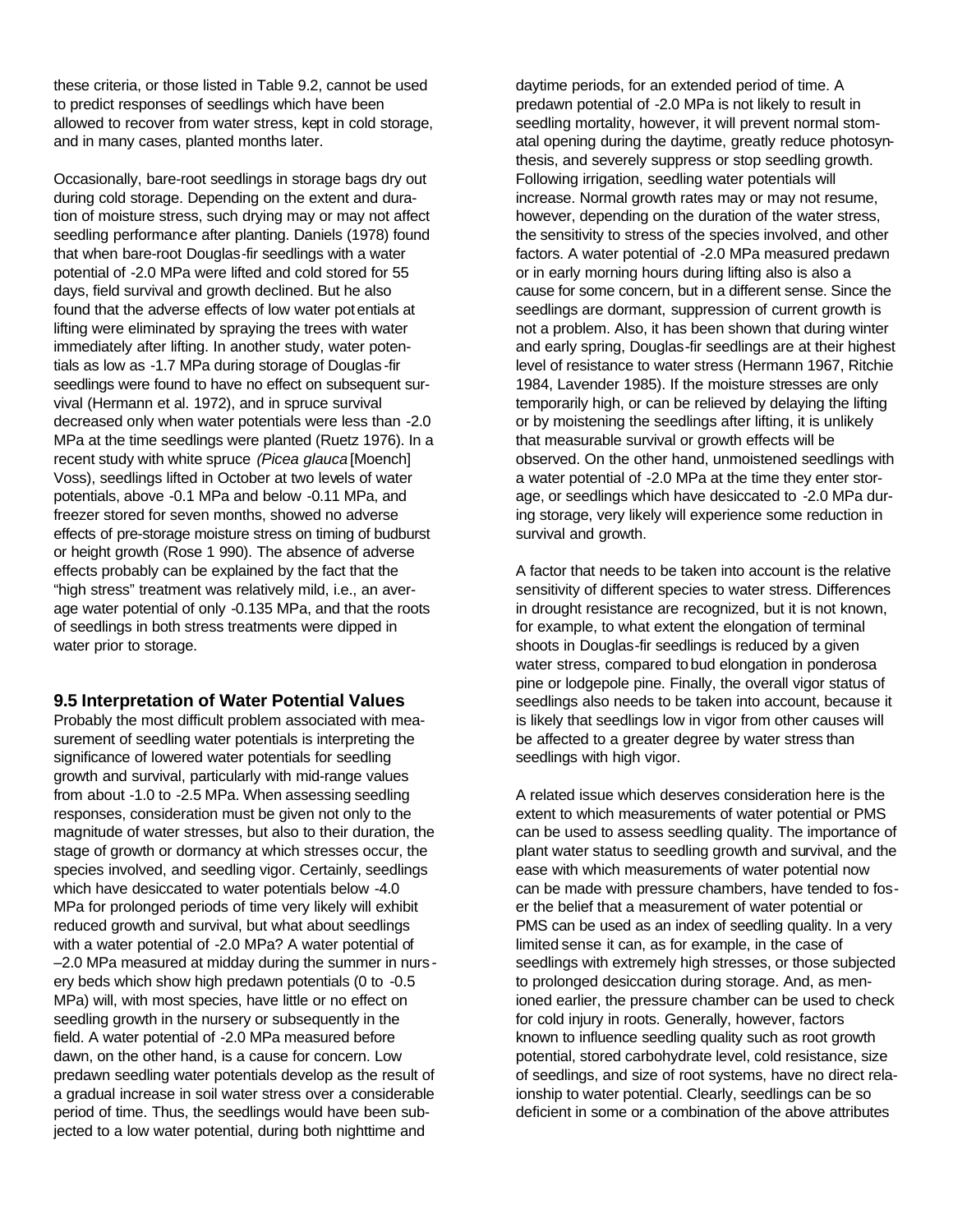that prospects of good growth and survival are poor, yet can be moist enough to exhibit a low water stress.

#### **9.5.1 Allowable water potential limits**

Given the above considerations, what then are allowable water potential limits (targets) for nursery seedlings during the growth stage, and during lifting and storage? For seedlings during the growth stage, appropriate stress limits are those shown in Table 9.2, i.e., predawn water potentials should be kept above -0.5 MPa to maintain growth, and in the range of -0.5 to -1.0 MPa to limit growth, induce dormancy or increase cold-hardiness. During lifting and processing, seedling water potentials ought to be maintained above -1.0 MPa, with seedlings moistened as required to reduce stresses to this level. Seedlings about to be placed in storage also should have water potentials above -1.0 MPa. Seedlings with water potentials between -1.0 and -2.0 MPa that have been moistened before being placed in storage probably will not experience significantly reduced survival and growth, mainly because in sealed bags, the seedlings will equilibrate to higher water potentials. On the other hand, placing unmoistened seedlings with a water potential of -2.0 MPa or less in cold storage has been shown to result in reduced seedling performance. The actual falldown in performance will vary for different lots, depending on the influence of other factors that also affect seedling vigor.

During cold storage, seedlings kept in sealed storage bags typically will have water potentials above -0.7 MPa (most often above -0.5 MPa), and will not exhibit problems related to water stress. Water potentials in the range of -0.7 to -2.0 MPa increase the likelihood of adverse effects. Moistening such seedlings, and allowing time for water stress to decline will reduce, but may not entirely eliminate, adverse effects. Stored seedlings with water potentials below -2.0 MPa can be expected to show reduced field performance. Again, moistening such seedlings will reduce the water stress, but probably not restore seedling performance to normal levels. Actual performance will vary, depending on the duration of the exposure to water stress, and the influence of other vigor-related seedling factors.

The foregoing discussions emphasize that, properly used, measurements of seedling water potential can provide valuable information that will help nursery personnel produce high quality stock. Conversely, improper measurements and interpretations of water potentials can result in unnecessary work and precautions and can lead to less than effective nursery management.

## **9.6 Summary**

Information on the water status of nursery seedlings is important because water deficits affect practically every aspect of plant growth. The water status of tree seedlings can be determined by measuring seedling water content, and by liquid equilibration, psychrometric, and pressure chamber techniques. The last three methods are preferred because they measure water potential, an expression of the free energy of water, which is more directly related to physiological functions in plants than is water content. Liquid equilibration methods are laborious, time consuming, and yield estimates rather than precise values of water potential. Water potentials can be measured most accurately with thermocouple psychrometers which also can be used to measure osmotic potentials, but long equilibration times, temperature sensitivity and other technical considerations make this method better suited for use in the laboratory than in forest nurseries. The J-14 hydraulic leaf press is easy to use and economical, but endpoints vary with the type of tissue and with the level of water potential. So far it has not found wide acceptance for use with conifers.

The method of choice for nursery work is the pressure chamber because it is fast, simple and accurate. It can provide estimates of osmotic and turgor potential, and it also can be used to meas ure the hydraulic conductivity of root systems and to detect cold injury in roots. The pressure chamber also is useful for scheduling irrigation. To maintain growth, seedlings should be irrigated when predawn water potential drops below -0.5 MPa. Conditioning seedlings in the nursery by exposure to moderate moisture stresses can cause osmotic adjustments and other physiological changes that increase cold and drought hardiness in seedlings, but conditioning procedures and effects have not been thoroughly studied in northwest conifers. In some nurseries, the pressure chamber also is being used to monitor seedling water potentials during lifting and packing. Limited data indicate that during lifting, seedling water potentials down to -2.0 MPa will not adversely affect seedlings, provided that seedlings are moistened to relieve stresses prior to storage. Storing seedlings with a water potential of -2.0 MPa or less, however, likely will result in reduced survival and growth after outplanting.

## **9.7 Research Needs**

Additional research related to the water status of nursery seedlings is needed in several areas. More research is needed on the effects of plant water deficits on all aspects of seedling growth, including bud and shoot extension, needle elongation, stem diameter, and root growth. Seedling water status is a major determinant of seedling growth, yet water potential guidelines presently available are only general in nature, and do not adequately reflect stress-related growth responses for many important species or provenances of species. Better information in this area is needed to permit nursery managers to tailor irrigation schedules more closely to the requirements of specific species.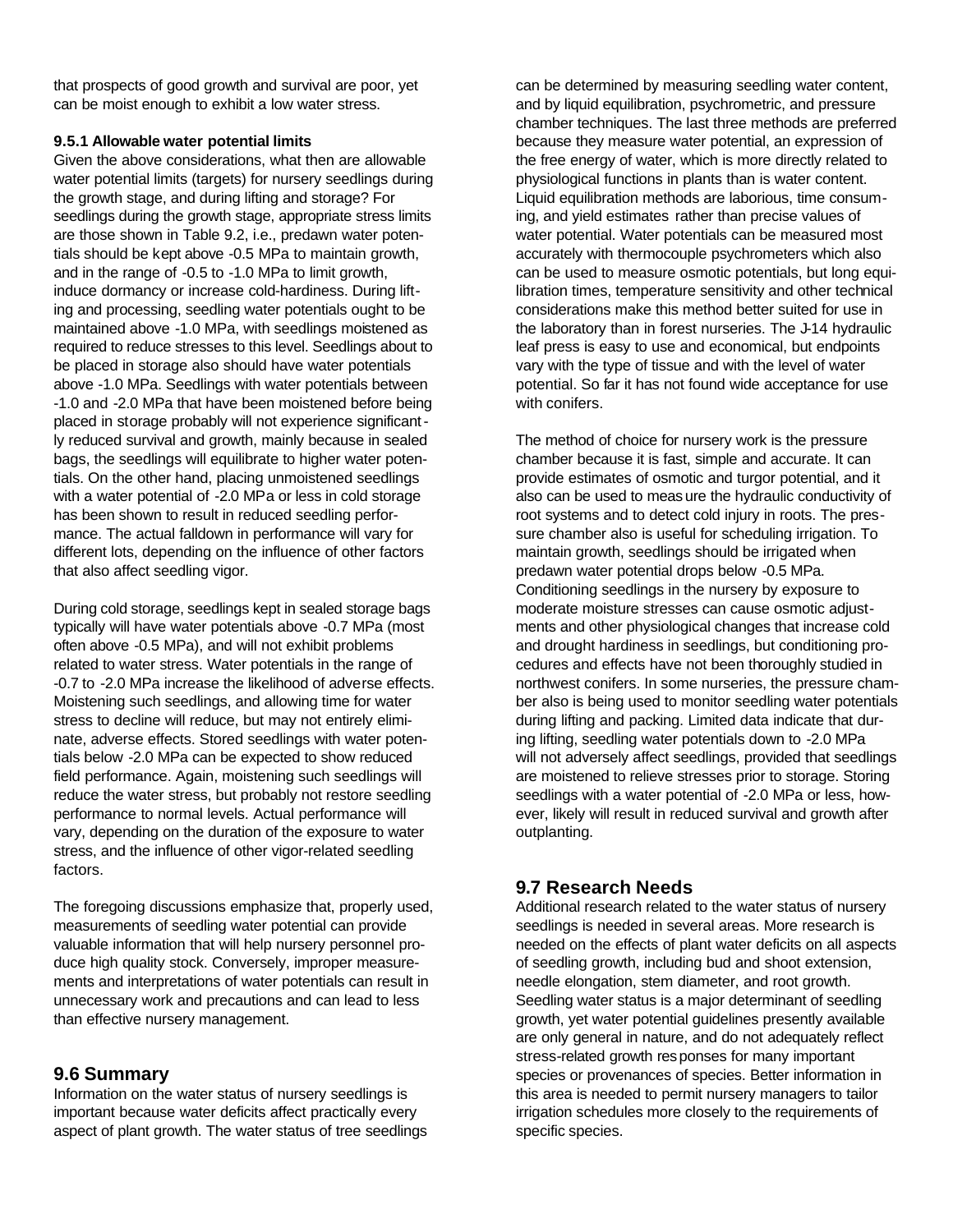More research also is needed to determine how moisturetress conditioning can be used to acclimate seedlings to better tolerate adverse conditions. Such conditioning may be particularly feasible with container-grown seedlings since environmental factors can be closely controlled in container facilities (greenhouses). Pressure-volume curves obtained with a pressure chamber provide a means of monitoring osmotic adjustments during such conditionng.

Another research need is related to the concern about seedling water potentials during lifting and packing. Research is needed to determine what, if any, relationship exists between low water potentials during lifting and packing of seedlings and subsequent performance in the field. Seedling water potential generally increases in the precooler during processing and during cold storage (J. Scholtes 1990, R. Rose 1990, personal communication). These observations, and the ability to eliminate moisture stresses by moistening seedlings prior to storage, suggests that a temporary low water potential during lifting and processing is not a serious problem, but data in this area are lacking.

More information is needed about the ways in which moisture stress and seedling vigor interact, and how these interactions affect seedling performance. It is well known that seedling vigor can vary considerably as a result of diferent lifting dates, time in storage, and other factors. So the question arises, "To what extent do low water potenials affect survival and growth of seedlings of low vigor compared to those with high vigor?"

Additional research also is needed to determine whether the hydraulic leaf press can be used to measure water potentials in nursery conifer seedlings. There are indicaions that the endpoint is easily observed at high water potentials (Childs 1980), suggesting that the method may provide a quick and easy way to check seedling moisture stress during grading and packing when moisture stresses usually are relatively low.

Finally, though not directly applicable to routine nursery operation, more research is needed on the effects of water stress at the molecular level in tree seedlings. It is known, for example, that water stress can cause changes in the kinds and concentrations of growth substances in the root that affect shoot metabolism and growth (ltai and Vaadia 1965, Livne and Vaadia 1972). To better understand water stress-growth interactions, more emphasis needs to be placed on the effects of water stress on the balance of growth regulators and on other enzyme-mediated proesses because the effects of water deficits cannot be explained fully by decrease in water content or water potential.

## **LITERATURE CITED**

- Barrs, H.D. 1965. Comparison of water potentials in leaves as measured by two types of thermocouple psychrometers. Australian J. Biological Sci. 18:36- 52.
- Blake, J.; Zaerr, J; Hee, S 1979. Controlled moisture stress to improve cold hardiness and morphology of Douglas-fir seedlings. Forest Sci. 25:576-582.
- Blum, A.; Sullivan, C.Y.; Eastin, J.D. 1973. On the pressure chamber technique for estimating leaf water potential in sorghum. Agronomy J. 65:337-338.
- Boyer, J.S. 1967. Leaf water potentials measured with a pressure chamber. Plant Physiology 42:133-137.
- Boyer, JS. 1972. Use of isopiestic technique in thermocouple psychrometry II. Construction. In: Brown, R.W.; Van Haveren, B.P. eds. Psychrometry in water relations research:98-102. Utah Agric. Exp. Stn., Utah State University, Logan, Utah.
- Boyer, J.S.; Knipling, E.B. 1965. Isopiestic technique for measuring leaf water potentials with a thermocouple psychrometer. Nat. Acad. Sci. Proc. 54:1044-1051.
- Brix, H. 1962. The effect of water stress on the rates of photosynthesis and respiration in tomato plants and loblolly pine seedlings. Physiologia Plantarum 15:10-20.
- Brix, H. 1966. Errors in measurement of leaf water potential of some woody plants with the Schardakow dye method. Canadian Forestry Branch, Dep. Publ. 1164:5-11.
- Brown, R.W.; Van Haveren., B.P. eds.. 1972. Psychrometry in water relations research. Utah Agric. Exp. Stn. Utah State University, Logan, Utah. 342 p.
- Brown, R.W.; McDonough, W.T; Van Kekerix, L. 1975. Comparison of the thermocouple psychrometer and leaf press for measuring water potential. Northwest Sci. Meeting. Pap. No. 115.
- Brown, R.W.; McDonough, W.T. 1977. Thermocouple psychrometer for *in situ* leaf water potential determinations. Plant and Soil 48:5-10.
- Campbell, E.C.; Campbell, G.S.; Barlow, W. 1973. A dewpoint hygrometer for water potential measurement. Agricultural Meteorology 1 2:113-121.
- Childs, S. W. 1980. Water relations of newly planted Douglas-fir seedlings. Ph.D. thesis, Washington State University, Pullman. 86 p.
- Christersson, L. 1976. The effect of inorganic nutrients on water economy and hardiness of conifers. II. The effect of varying potassium and calcium contents on water status and drought hardiness of pot-grown *Pinus silvestris* L. and *Picea abies* L. seedlings. Studia Forestalia Suecia 136:1-23.
- Clausen, J.J.; Kozlowski, T.T. 1965. Use of the relative turgidity technique for measurement of water stresses in gymnosperm leaves. Can. J. Botany 43:305- 316.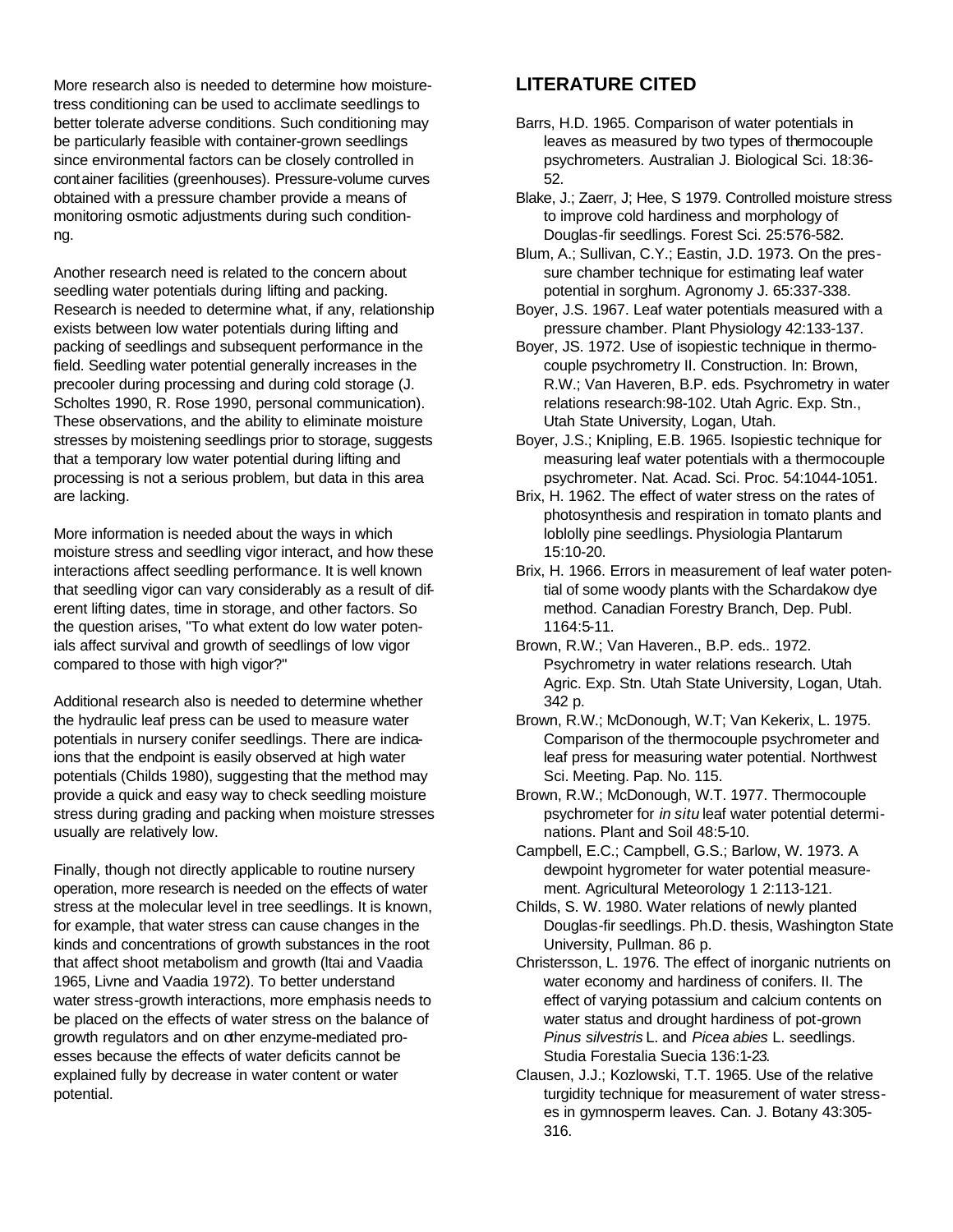Cleary, B.D. 1971. The effect of plant moisture stress on the physiology and establishment of planted Douglas-fir and ponderosa pine seedlings. Ph.D. thesis, Oregon State University, Corvallis, Oregon. 85 p.

Cleary, B.D.; Zaerr, J.B. 1980. Pressure chamber techniques for monitoring and evaluating seedling water status. New Zealand J. Forest Sci. 10:133-141.

Colombo, S.J.; Odium, K.D.; Glerum, C. 1984. The use of the pressure bomb for assessing the quality of tree seedlings. In: Proceedings of the workshop on evapotranspiration, irrigation and plant moisture stress in a griculture and forestry:66-72. Ministry of Natural Resources, Toronto, Ontario.

Cox, J.R.; Hughes, H.B. 1982. Leaf water potentials of perennial grasses -leaf press and pressure chamber evaluation. J. Range Management 35:5-6.

Cunningham, G.L.; Fritts, H.C. 1970. Variation in water stress of one-year-old needles of ponderosa pine. J. Arizona Acad. Sci. 6:117-120.

Dalton, F.N.; Rawlins, S.L. 1968. Design criteria for Peltier-effect thermocouple psychrometers. Soil Sci. 105:12-17.

Daniels, T.G. 1978. The effects of winter plant moisture stress on survival and growth of 2+0 Douglas -fir seedlings. M.S. thesis, Oregon State University, Corvallis, Oregon. 86 p.

Day, R.S.; Walsh, S.J.. 1980. A manual for using the pressure chamber in nurseries and plantations. Silv. Rep. 1980-2. Lakehead University, School of Forestry, Thunder Bay, Ontario. 49 p.

Dixon, M.; Grace, J. 1982. Water uptake by some chamber materials. Plant, Cell and Environment 5:323- 327.

Dixon, M.A.; Tyree, M.T. 1984. A new stem hygrometer, corrected for temperature gradients and calibrated against the pressure bomb. Plant, Cell and Environment 7:693-697.

Dixon, M.A.; Grace, J.; Tyree, M.T. 1984. Concurrent measurements of stem density, leaf and stem water potential, stomatal conductance and cavitation on a sapling of *Thuja occidentalis* L. Plant, Cell and Environment 7:615-618.

Dosskey, M.G.; Ballard, T.M. 1980. Resistance to water uptake by Douglas-fir seedlings in soils of different texture. Can. J. Forest Res. 10:530-534.

Gaff, D.F.; Carr, D.J. 1964. An examination of the refractometric method for determining the water potential of plant tissues. Annals of Botany 28:351-368.

Gifford, H.H. 1972. Simplified apparatus for determining leaf water potentials in pine needles. New Zealand J. Forest Sci. 2:284-286.

Grant, R.F.; Savage, M.J.; Lea, J.D. 1981. Comparison of hydraulic press, thermocouple psychrometer, and pressure chamber for the measurement of total and osmotic leaf water potential in soybeans. South African J. of Science 77:398-400.

Hanks, R.J.; Brown, R.W. 1987. International conference on measurement of soil and plant water status. Vol. 2. Utah State university, Logan, Utah. 311 p.

Hardegree, S.P. 1987. Errors in the estimation of pre-excision plant water potentials with the pressure chamber. In: Hanks, R.J.; Brown, R.W. eds. Proceedings of international conference on measurement of soil and plant water status:35-38. Utah State University, Logan, Utah.

Harms, W.R.; McGregor, W.H.D. 1962. A method for measuring the water balance of pine needles. Ecology 43:531-532.

Hermann, R. K. 1967. Seasonal variation in sensitivity of Douglas-fir seedlings to exposure of roots. Forest Sci. 13:140-149.

Hermann, R.K.; Lavender, D.P.; Zaerr, J.B. 1972. Lifting and storing western conifer seedlings. Research paper 17, Oregon State University, Forest Research Laboratory, Corvallis, Oregon. 8 p.

Hoffman, G.J.; Hall, A.E. 1976. Performance of the silverfoil psychrometer for measuring leaf water potential *in* s*itu.* Agronomy J. 68:872-875.

Höfler, K. 1920. Ein Schema fur die osmotische Leistung der Pflanzenzelle. Deutsche Botanische Gesellschaft. Berlin 38:288-298.

Hsiao, T.C. 1973. Plant responses to water stress. Annual Review of Plant Physiology 24:519-570.

Hsieh, J.J.C.; Hungate, F. 1970. Temperature compensated Peltier psychrometer for measuring plant and soil water potentials. Soil Sci. 110:253-257.

Incoll, L.D.; Long, S.P.; Ashmore, M.R. 1977. SI units in publications in plant science. Current Advances in Plant Science 9:331-343.

Itai, C.; Vaadia,Y. 1965. Kinetin-like activity in root exudate of water-stressed sunflower plants. Physiologia Plantarum 18:941-944.

Johnsen, K.H.; McConnell, S.P.; Regelbrugge, J.C.; Seiler, J. 1988. Hydraulic conductance of roots present at the time of lifting and newly regenerated roots of 2+0 eastern white pine seedlings. Tree Planters' Notes 39:5-8.

Johnson, N.E.; Nielson, D.G. 1969. Pressure chamber measurements of water stress in individual pine fascicles. Forest Sci. 15:452-453.

Joly, R.J. 1985. Techniques for determining seedling water status and their effectiveness in assessing stress. In: Duryea, M.A. ed. Evaluating seedling quality: principles, procedures, and predictive abilities of major tests: 17-28. Oregon State University, Forest Research Laboratory, Corvallis, Oregon.

Kaufmann, M.R. 1968. Evaluation of the pressure chamber technique for estimating plant water potential of forest tree species. Forest Sci. 14:369-374.

Kaufmann, M.R.; Thor, G.L. 1982. Measurement of water stress in subapline trees: effects of temporary tissue storage methods and needle age. Can. J. Forest Res. 12:969-972.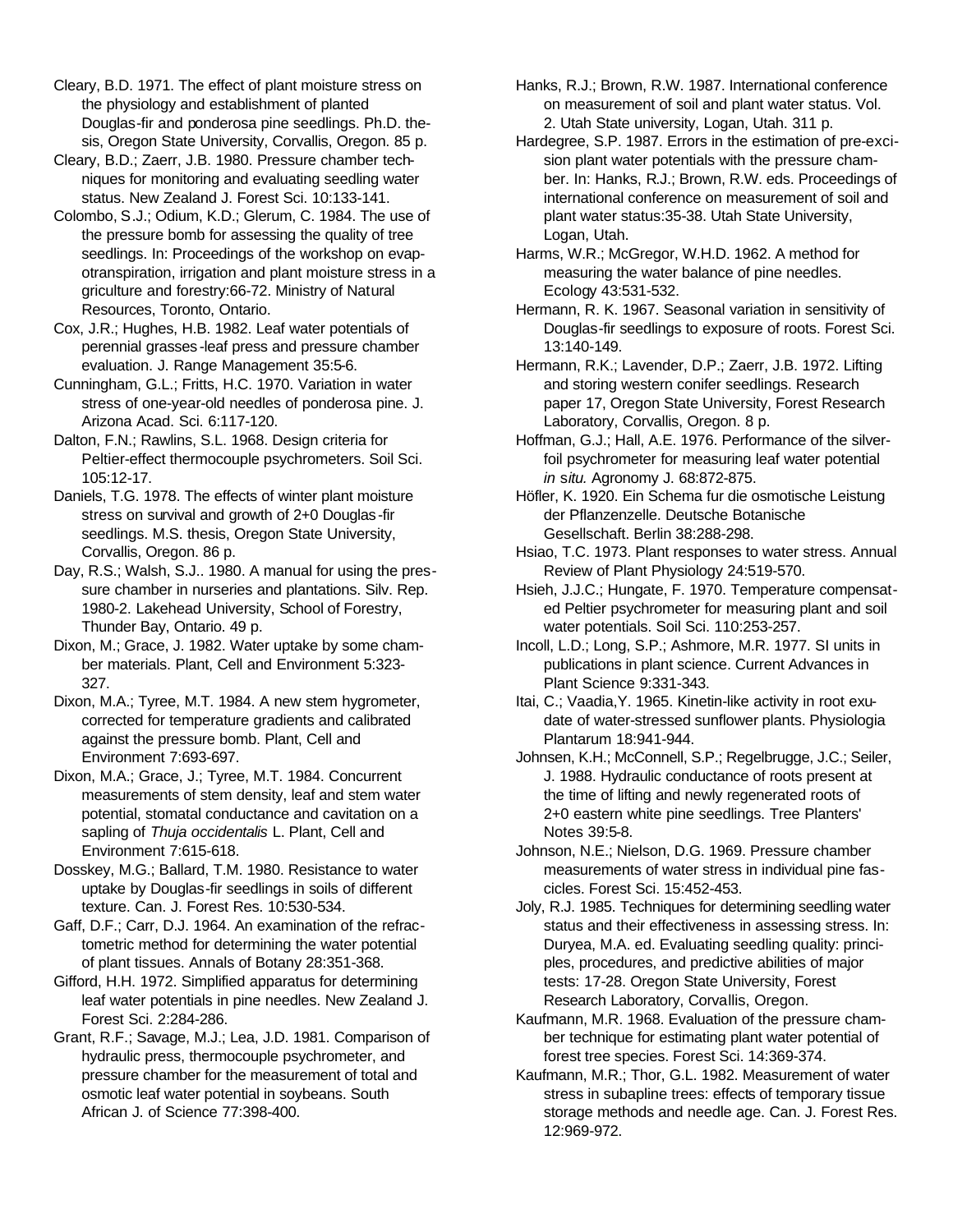Kelliher, F.M.; Black, T.A.; Barr, A.G. 1984. Estimation of twig xylem water potential in young Douglas-fir trees. Can. J. Forest Res. 14:481-487.

Knipling, E.B. 1967. Effect of leaf aging on water deficitwater potential relationships of dogwood leaves growing in two environments. Physiologia Plantarum 20:65-72.

Knipling, E.B.; Kramer, P.G. 1967. Comparison of the dye method with the thermocouple psychrometer for measuring leaf water potentials. Plant Physiology 42:1315-1320.

Kozlowski, T.T. ed. 1968. Water deficits and plant growth. Vol. I. Development, control, and measurement. Academic Press, New York. 390 p.

Kozlowski, T.T. ed. 1972. Water deficits and plant growth. Vol. III. Plant responses and control of water balance. Academic Press, New York. 368 p.

Kramer, P.J. 1983. Water relations of plants. Academic Press, New York. 489 P.

Landis, T.D.; Tinus, R.W.; McDonald, S.E.; Barrett, J.P. 1989. Seedling nutrition and irrigation, Vol. 4, The container tree nursery manual. Agric. Handbk. 674. Washington, D., U.S. Department of Agriculture, Forest Service. 119 p.

Lavender, D.P. 1985. Bud dormancy. In: Duryea, M.A. ed. Evaluating seedling quality: principles, procedures, and predictive abilities of major tests: 7-15. Proceedings of Workshop, October 16-18, 1984. Forest Research Laboratory, Oregon State University, Corvallis, Oregon.

Livingston, N.J.; Black, T.A. 1987. Water stress and survival of three species of conifer seedlings planted on a high elevation south-facing clear-cut. Can. J. Forest Res. 17:1115-1123.

Livne, A.; Vaadia, Y. 1972. Water deficits and hormone relations. In: Kozlowski, T.T. ed. Water deficits and plant growth:255-275. Vol. 3. Academic Press, New York.

Lopushinsky, W.; Kaufmann, M.R.. 1984. Effects of cold soil on water relations and spring growth of Douglas-fir seedlings. Forest Sci. 30:628-634.

Lopushinsky, W.; Max, T.A. 1990. Effect of soil temperature on root and shoot growth and on budburst timing in conifer seedling transplants. New Forests (In press.)

Markhart, A.H. III.; Smit, B. 1990. Measurement of root hydraulic conductance. HortScience 25:282-287.

McDonald, S.E.; Running, S.W. 1979. Monitoring irrigation in western forest nurseries. Gen. Tech. Rep. RM-61. Ft. Collins, Colorado. U.S. Department of Agriculture, Forest Service, Rocky Mountain Forest and Range Experiment Station. 8 p.

McGilvray, J.M.; Barnett, J.P. 1988. Increasing speed, accuracy, and safety of pressure chamber determinations of plant moisture stress. Tree Planters' Notes 39:3-4.

Myers, B.J. 1988. Water stress integral-a link between short-term stress and long-term growth. Tree Physiology 4:31 5-323.

Nnyamah, J.U.; Black, T.A. 1977. Field performance of the dew-point hygrometer in studies of soil-root water relations. Can. J. Soil Sci. 57:437-444.

Powell, D.B.B.; Coggins, S.J. 1985. A portable Scholander-type pressure chamber for small-leafed cereals. Agricultural and Forest Meteorology 34:277- 284.

Rawlins, S.L. 1966. Theory for thermocouple psychrometers used to measure water potential in soil and plant samples. Agricultural Meteorology 3:293-310.

Richards, L.A.; Ogata, G. 1958. Thermocouple for vapor pressure measurement in biological and soil systems at high humidity. Science 128:1089-1090.

Ritchie, G.A.; Hinckley, T.M. 1971. Evidence for error in pressure-bomb estimates of stem xylem potentials. Ecology 52:534-536.

Ritchie, G.A.; Hinckley, T.M. 1975. The pressure chamber as an instrument for ecological research. Advances in Ecological Res. 9:165-254.

Ritchie, G.A. 1984. Assessing seedling quality. In: Duryea, M.A.; Landis, T.D. eds. Forest nursery manual: production of bareroot seedlings:243-259. Martinus Nijhoff/Dr W. Junk Publishers. The Hague/Boston/Lancaster, for Forest Research Laboratory, Oregon State University, Corvallis, Oregon.

Ritchie, G.A.; Shula, R.G. 1984. Seasonal changes of tissue-water relations in shoots and root systems of Douglas-fir seedlings. Forest Sci. 30:538-548.

Ritchie, G.A.; Roden, J.R. 1985. Comparison between two methods of generating pressure-volume curves. Plant, Cell and Environment 8:49-53.

Ritchie, G.A. 1990. A rapid method for detecting cold injury in conifer seedling root systems. Can. J. Forest Res. 20:26-30.

Roberts, J. 1977. The use of tree-cutting techniques in the study of the water relations of *Pinus silvestris* L. J. Experimental Botany 28:751-767.

Roberts, S.W.; Knoerr, K.R. 1977. Components of water potential estimated from xylem pressure measurements in five tree species. Oecologia 28:191-202.

Rose, R. 1990. Personal communication. Oregon State University, Corvallis, Oregon.

Ruetz, W.F. 1976. Zur Schatzung des Anwuchsertolgs bei Fichte durch Wasserpotentialmessungen. AlIg Forstz 31:845-846.

Scholander, P.F.; Hammel, H.T.; Bradstreet, E.D.; Hemmingsen, E.A. 1965. Sap pressure in vascular plants. Science 1 48:339-346.

Scholtes, J.R. 1989. PSM lifting guidelines. J. Herbert Stone Nursery, Medford, Oregon. 13 p.

Scholtes, J.R. 1990. Personal communication. J. Herbert Stone Nursery, Medford, Oregon.